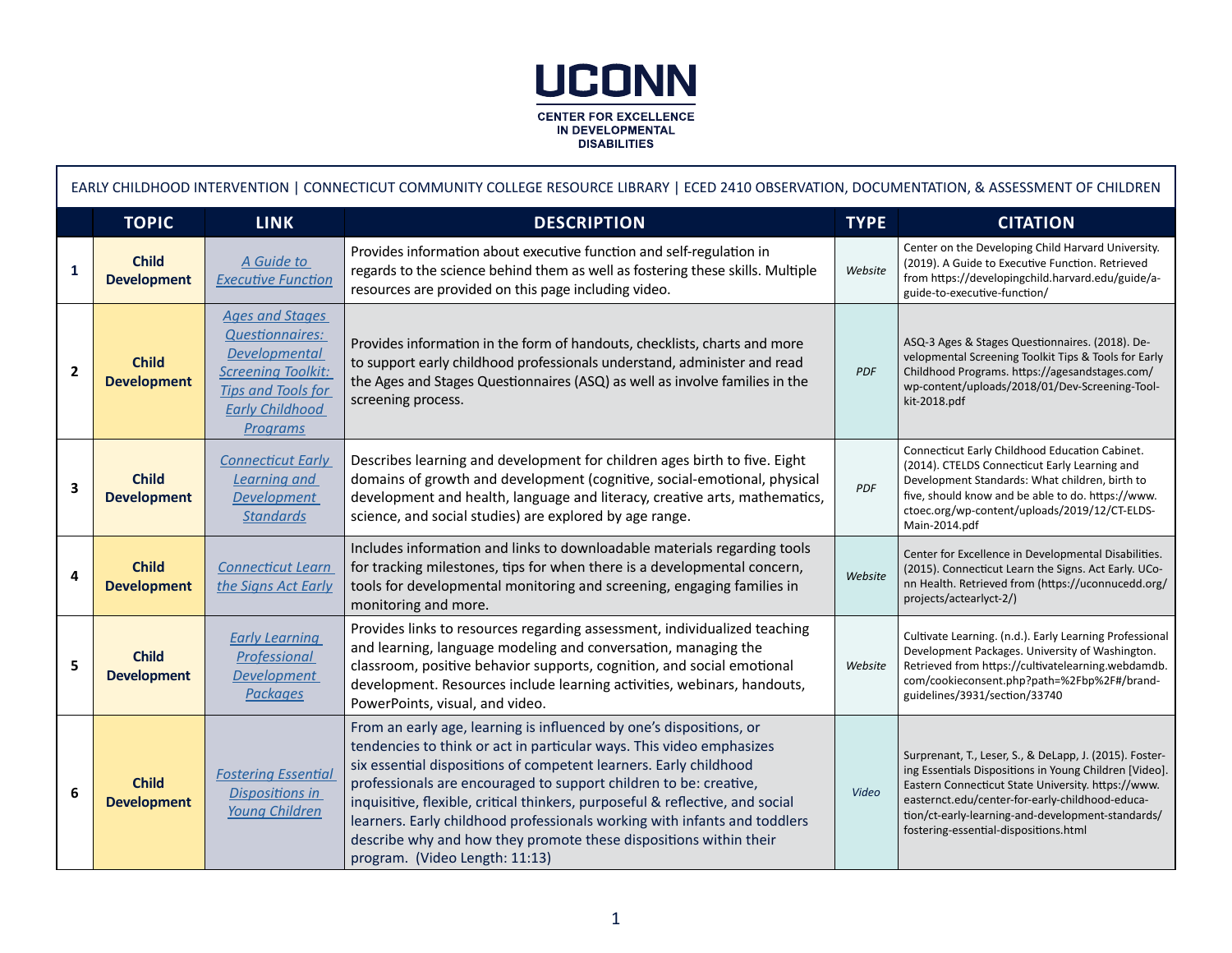|                         | EARLY CHILDHOOD INTERVENTION   CONNECTICUT COMMUNITY COLLEGE RESOURCE LIBRARY   ECED 2410 OBSERVATION, DOCUMENTATION, & ASSESSMENT OF CHILDREN |                                                                                                                                                                              |                                                                                                                                                                                                                                                                                                                                                                                                                                                                                                                                                                                                                           |                            |                                                                                                                                                                                                                                                                                            |  |  |  |
|-------------------------|------------------------------------------------------------------------------------------------------------------------------------------------|------------------------------------------------------------------------------------------------------------------------------------------------------------------------------|---------------------------------------------------------------------------------------------------------------------------------------------------------------------------------------------------------------------------------------------------------------------------------------------------------------------------------------------------------------------------------------------------------------------------------------------------------------------------------------------------------------------------------------------------------------------------------------------------------------------------|----------------------------|--------------------------------------------------------------------------------------------------------------------------------------------------------------------------------------------------------------------------------------------------------------------------------------------|--|--|--|
|                         | <b>TOPIC</b>                                                                                                                                   | <b>LINK</b>                                                                                                                                                                  | <b>DESCRIPTION</b>                                                                                                                                                                                                                                                                                                                                                                                                                                                                                                                                                                                                        | <b>TYPE</b>                | <b>CITATION</b>                                                                                                                                                                                                                                                                            |  |  |  |
| $\overline{\mathbf{z}}$ | <b>Child</b><br><b>Development</b>                                                                                                             | <b>National Center</b><br>for Pyramid<br><b>Model Innovations</b><br>(NCPMI)                                                                                                 | Provides technical assistance, professional development and other<br>resources to early childhood professionals to support their promotion of<br>positive social, emotional and behavioral outcomes for children ages birth<br>through five, increasing the use of appropriate behavior guidance practices,<br>promoting inclusion, and supporting family engagement.                                                                                                                                                                                                                                                     | Website                    | National Center for Pyramid Model Innovations<br>NCPMI. (https://challengingbehavior.cbcs.usf.edu/<br>index.html)                                                                                                                                                                          |  |  |  |
| 8                       | <b>Child</b><br><b>Development</b>                                                                                                             | <b>Supporting All</b><br><b>Children Using</b><br>the Connecticut<br><b>Early Learning</b><br>& Development<br><b>Standards (CT ELDS)</b><br>A Guide to Domains<br>& Strands | A companion to the CT ELDS, the intent of this document is to provide<br>support when intentionally planning for teaching and learning.                                                                                                                                                                                                                                                                                                                                                                                                                                                                                   | <b>PDF</b>                 | Connecticut Office of Early Childhood. (2016).<br>Supporting All Children Using the Connecticut Early<br>Learning & Development Standards: A Guide to Do-<br>mains & Strands. CT ELDS. https://www.ctoec.org/<br>wp-content/uploads/2020/01/CT-ELDS-Supplement-<br>Domains-and-Strands.pdf |  |  |  |
| 9                       | <b>Child</b><br><b>Development</b>                                                                                                             | <b>Virtual Lab School</b>                                                                                                                                                    | Offers seven professional development tracks, providing both<br>comprehensive foundational training and specialized training with in-<br>depth content and resources. The Foundational Tracks (Infant & Toddler,<br>Preschool, School-Age, Training & Curriculum Specialist, Management,<br>and Family Child Care) each contain 15 courses that align with the Child<br>Development Associate (CDA) competencies, National Association for the<br>Education of Young Children (NAEYC) standards, National Association for<br>Family Child Care (NAFCC) standards, and Child and Youth Development<br>(CYD-AYD) standards. | Learning<br><b>Modules</b> | Virtual Lab School. (https://www.virtuallabschool.<br>$\text{org}/$ )                                                                                                                                                                                                                      |  |  |  |
| 10                      | <b>Connecticut</b><br><b>Partners and</b><br><b>Resources</b>                                                                                  | <b>Connecticut Learn</b><br>the Signs Act Early                                                                                                                              | Includes information and links to downloadable materials regarding tools<br>for tracking milestones, tips for when there is a developmental concern,<br>tools for developmental monitoring and screening, engaging families in<br>monitoring and more.                                                                                                                                                                                                                                                                                                                                                                    | Website                    | Center for Excellence in Developmental Disabilities.<br>(2015). Connecticut Learn the Signs. Act Early. UCo-<br>nn Health. Retrieved from (https://uconnucedd.org/<br>projects/actearlyct-2/)                                                                                              |  |  |  |
| 11                      | <b>Developmental</b><br><b>Monitoring</b><br>and Screening                                                                                     | <b>Ages and Stages</b><br><b>Questionnaires:</b><br><b>Developmental</b><br><b>Screening Toolkit:</b><br><b>Tips and Tools for</b><br><b>Early Childhood</b><br>Programs     | Provides information in the form of handouts, checklists, charts and more<br>to support early childhood professionals understand, administer and read<br>the Ages and Stages Questionnaires (ASQ) as well as involve families in the<br>screening process.                                                                                                                                                                                                                                                                                                                                                                | <b>PDF</b>                 | ASQ-3 Ages & Stages Questionnaires. (2018). De-<br>velopmental Screening Toolkit Tips & Tools for Early<br>Childhood Programs. https://agesandstages.com/<br>wp-content/uploads/2018/01/Dev-Screening-Tool-<br>kit-2018.pdf                                                                |  |  |  |
| 12                      | <b>Developmental</b><br><b>Monitoring</b><br>and Screening                                                                                     | <b>Connecticut Learn</b><br>the Signs Act Early                                                                                                                              | Includes information and links to downloadable materials regarding tools<br>for tracking milestones, tips for when there is a developmental concern,<br>tools for developmental monitoring and screening, engaging families in<br>monitoring and more.                                                                                                                                                                                                                                                                                                                                                                    | Website                    | Center for Excellence in Developmental Disabilities.<br>(2015). Connecticut Learn the Signs. Act Early. UCo-<br>nn Health. Retrieved from (https://uconnucedd.org/<br>projects/actearlyct-2/)                                                                                              |  |  |  |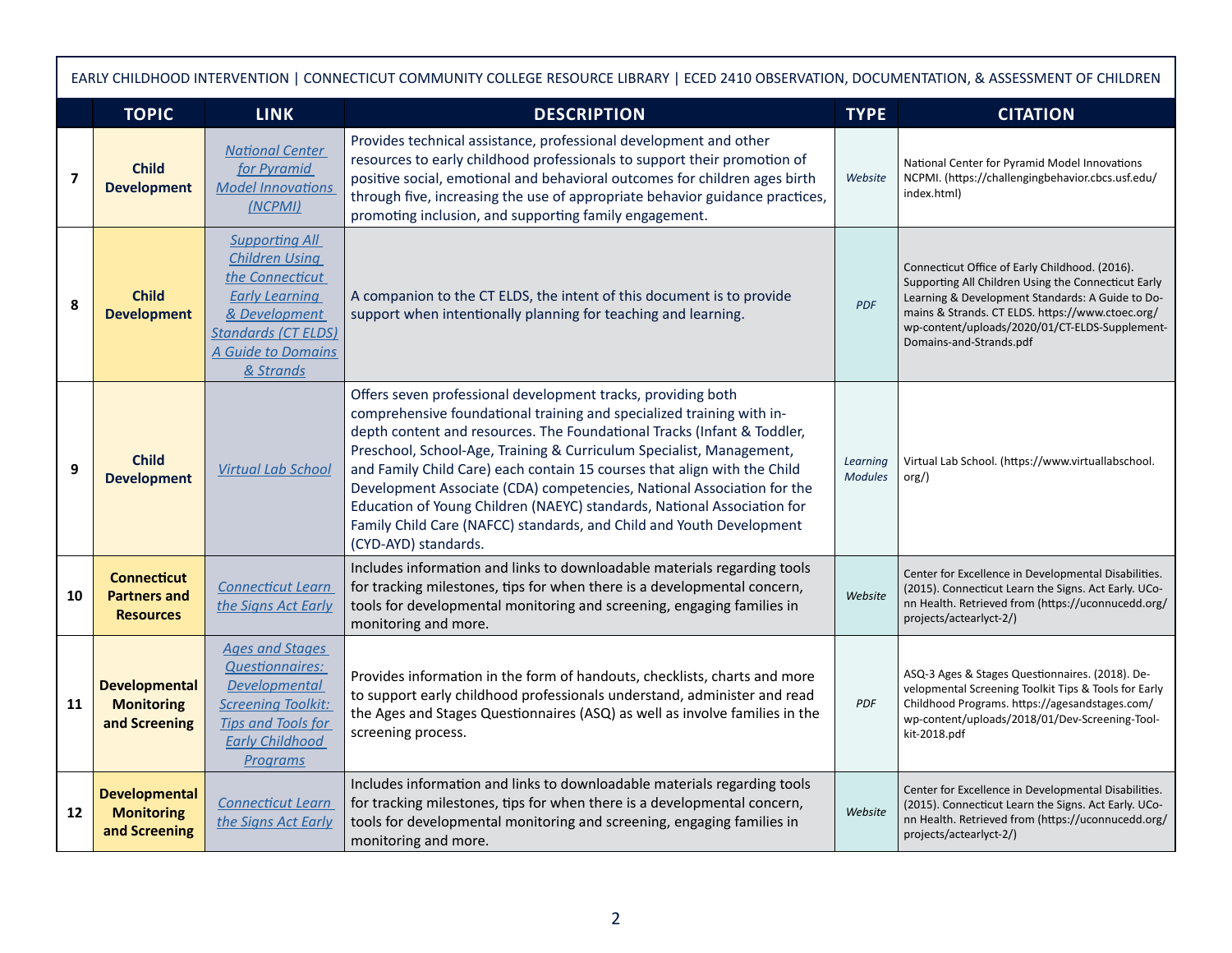|    | EARLY CHILDHOOD INTERVENTION   CONNECTICUT COMMUNITY COLLEGE RESOURCE LIBRARY   ECED 2410 OBSERVATION, DOCUMENTATION, & ASSESSMENT OF CHILDREN |                                                                                                                                                                                                                            |                                                                                                                                                                                                                                                                                                                                                                                                                                                                                                                                                                               |                            |                                                                                                                                                                                                                                                                                                                                                                                                             |  |  |  |
|----|------------------------------------------------------------------------------------------------------------------------------------------------|----------------------------------------------------------------------------------------------------------------------------------------------------------------------------------------------------------------------------|-------------------------------------------------------------------------------------------------------------------------------------------------------------------------------------------------------------------------------------------------------------------------------------------------------------------------------------------------------------------------------------------------------------------------------------------------------------------------------------------------------------------------------------------------------------------------------|----------------------------|-------------------------------------------------------------------------------------------------------------------------------------------------------------------------------------------------------------------------------------------------------------------------------------------------------------------------------------------------------------------------------------------------------------|--|--|--|
|    | <b>TOPIC</b>                                                                                                                                   | <b>LINK</b>                                                                                                                                                                                                                | <b>DESCRIPTION</b>                                                                                                                                                                                                                                                                                                                                                                                                                                                                                                                                                            | <b>TYPE</b>                | <b>CITATION</b>                                                                                                                                                                                                                                                                                                                                                                                             |  |  |  |
| 13 | <b>Dual Language</b><br><b>Learners</b>                                                                                                        | <b>DEC Position</b><br>Statement:<br><b>Responsiveness</b><br>to ALL Children,<br><b>Families</b> , and<br>Professionals:<br><b>Integrating Cultural</b><br>and Linguistic<br><b>Diversity into Policy</b><br>and Practice | Addresses implications for culturally and linguistically responsive practice<br>when working with young children and their families with culturally and<br>linguistically diverse backgrounds.                                                                                                                                                                                                                                                                                                                                                                                | Position<br>State-<br>ment | Division for Early Childhood of the council for<br>Exceptional Children Workgroup. (2010). DEC<br>Position Statement: Responsiveness to ALL Children,<br>Families, and Professionals: Integrating Cultural and<br>Linguistic Diversity into Policy and Practice. Division<br>for Early Childhood of the council for Exceptional<br>Children. https://www.decdocs.org/position-state-<br>ment-family-culture |  |  |  |
| 14 | Early<br><b>Learning and</b><br><b>Development</b><br><b>Standards</b>                                                                         | <b>Connecticut Early</b><br><b>Learning and</b><br><b>Development</b><br><b>Standards</b>                                                                                                                                  | Describes learning and development for children ages birth to five. Eight<br>domains of growth and development (cognitive, social-emotional, physical<br>development and health, language and literacy, creative arts, mathematics,<br>science, and social studies) are explored by age range.                                                                                                                                                                                                                                                                                | <b>PDF</b>                 | Connecticut Early Childhood Education Cabinet.<br>(2014). CTELDS Connecticut Early Learning and<br>Development Standards: What children, birth to<br>five, should know and be able to do. https://www.<br>ctoec.org/wp-content/uploads/2019/12/CT-ELDS-<br>Main-2014.pdf                                                                                                                                    |  |  |  |
| 15 | Early<br><b>Learning and</b><br><b>Development</b><br><b>Standards</b>                                                                         | <b>Supporting All</b><br><b>Children Using</b><br>the Connecticut<br><b>Early Learning</b><br>& Development<br><b>Standards (CT ELDS)</b><br>A Guide to Domains<br>& Strands                                               | A companion to the CT ELDS, the intent of this document is to provide<br>support when intentionally planning for teaching and learning.                                                                                                                                                                                                                                                                                                                                                                                                                                       | <b>PDF</b>                 | Connecticut Office of Early Childhood. (2016).<br>Supporting All Children Using the Connecticut Early<br>Learning & Development Standards: A Guide to Do-<br>mains & Strands. CT ELDS. https://www.ctoec.org/<br>wp-content/uploads/2020/01/CT-ELDS-Supplement-<br>Domains-and-Strands.pdf                                                                                                                  |  |  |  |
| 16 | Early<br><b>Learning and</b><br><b>Development</b><br><b>Standards</b>                                                                         | <b>Supporting All</b><br><b>Children Using</b><br>the Connecticut<br><b>Early Learning</b><br>& Development<br><b>Standards (CT ELDS)</b><br><b>Building Meaningful</b><br><b>Curriculum</b>                               | A companion to the CT ELDS, this document explores the components of<br>a rich, challenging and achievable curriculum. Topics of review include<br>intentional teaching, components of curriculum, ensuring a comprehensive<br>approach to curriculum, and curriculum planning and developing learning<br>experience plans.                                                                                                                                                                                                                                                   | <b>PDF</b>                 | Connecticut Office of Early Childhood. (2016).<br>Supporting All Children Using the Connecticut Early<br>Learning & Development Standards: Building Mean-<br>ingful Curriculum. CT ELDS. https://www.ctoec.<br>org/wp-content/uploads/2020/01/CT-ELDS-Supple-<br>ment-Meaningful-Curriculum.pdf                                                                                                             |  |  |  |
| 17 | <b>Early</b><br><b>Learning and</b><br><b>Development</b><br><b>Standards</b>                                                                  | <b>Connecticut</b><br><b>Documentation and</b><br>Observation for<br><b>Teaching System (CT</b><br><b>DOTS) Observation</b><br><b>Progressions</b>                                                                         | A framework to guide early childhood professionals in a process of<br>monitoring children's progress on the skills, abilities and behaviors found<br>in the Connecticut Early Learning and Development Standards (CT ELDS).<br>CT DOTS supports early childhood professionals to observe children in<br>naturally occurring situations and to plan engaging experiences that allow<br>for more intentional observations. CT DOTS also provides a structure<br>for early childhood professionals to partner with families in sharing<br>information about individual children. | PDF                        | Connecticut Office of Early Childhood. (2018).<br>Documentation and Observation for Teaching<br>System: Observation Progressions. CT DOTS. https://<br>www.ctoec.org/wp-content/uploads/2020/06/<br>CT-DOTS-Documentation-and-Observa-<br>tion-for-Teaching-System.pdf                                                                                                                                      |  |  |  |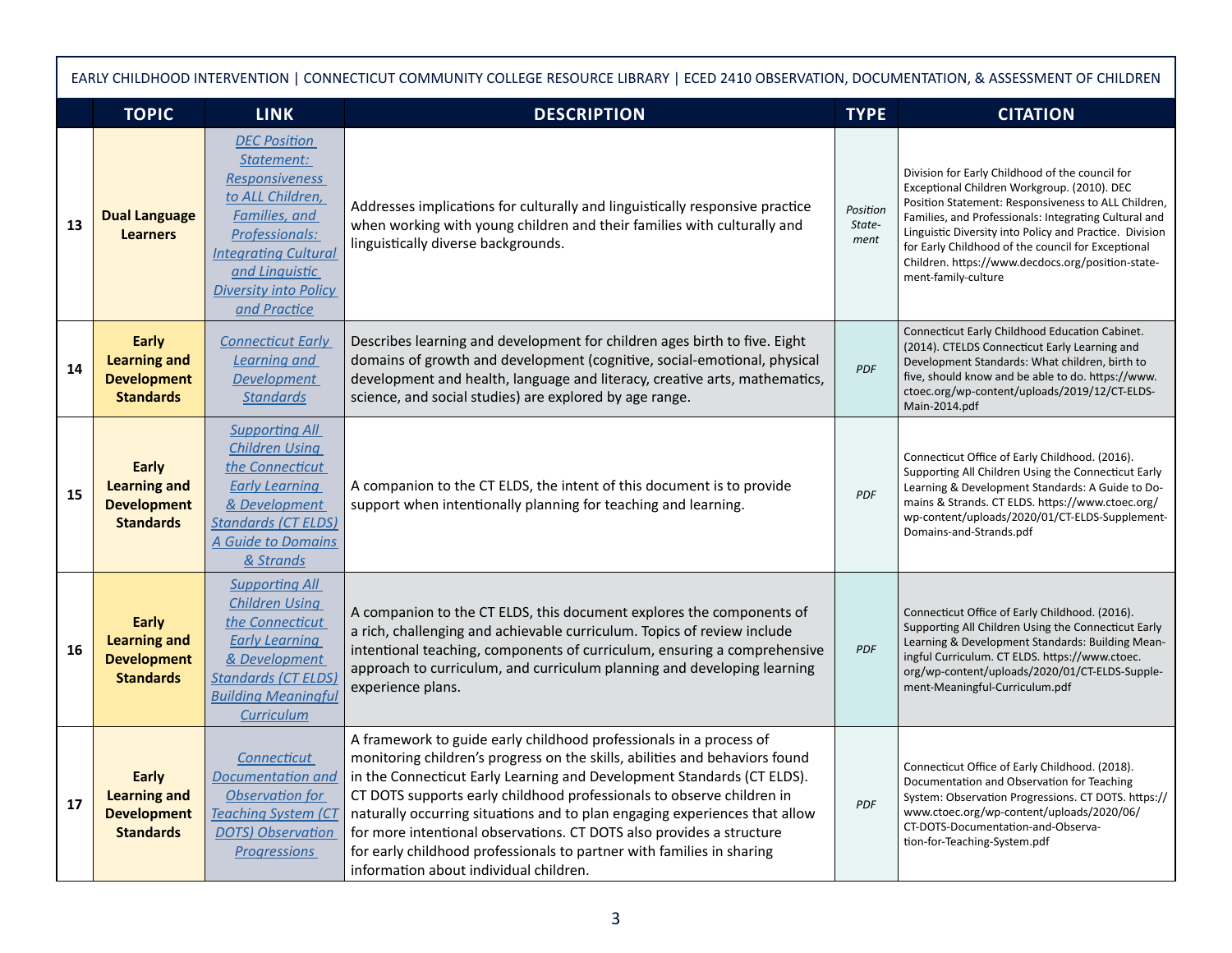|    | EARLY CHILDHOOD INTERVENTION   CONNECTICUT COMMUNITY COLLEGE RESOURCE LIBRARY   ECED 2410 OBSERVATION, DOCUMENTATION, & ASSESSMENT OF CHILDREN |                                                                                                                                                                                                                                                                              |                                                                                                                                                                                                                                                                                                                                                                                                                                                                                                                                                                                                                           |                            |                                                                                                                                                                                                                                                                                                                |  |  |  |
|----|------------------------------------------------------------------------------------------------------------------------------------------------|------------------------------------------------------------------------------------------------------------------------------------------------------------------------------------------------------------------------------------------------------------------------------|---------------------------------------------------------------------------------------------------------------------------------------------------------------------------------------------------------------------------------------------------------------------------------------------------------------------------------------------------------------------------------------------------------------------------------------------------------------------------------------------------------------------------------------------------------------------------------------------------------------------------|----------------------------|----------------------------------------------------------------------------------------------------------------------------------------------------------------------------------------------------------------------------------------------------------------------------------------------------------------|--|--|--|
|    | <b>TOPIC</b>                                                                                                                                   | <b>LINK</b>                                                                                                                                                                                                                                                                  | <b>DESCRIPTION</b>                                                                                                                                                                                                                                                                                                                                                                                                                                                                                                                                                                                                        | <b>TYPE</b>                | <b>CITATION</b>                                                                                                                                                                                                                                                                                                |  |  |  |
| 18 | <b>Early</b><br><b>Learning and</b><br><b>Development</b><br><b>Standards</b>                                                                  | Connecticut<br><b>Documentation and</b><br>Observation for<br><b>Teaching System</b><br>(CT DOTS) User's<br><b>Manual</b>                                                                                                                                                    | This user's manual provides important information regarding the<br>appropriate use of the CT DOTS Observation Progressions framework.                                                                                                                                                                                                                                                                                                                                                                                                                                                                                     | <b>PDF</b>                 | Connecticut Office of Early Childhood. (2018). Doc-<br>umentation and Observation for Teaching System:<br>User's Manual. CT DOTS. https://www.ctoec.org/<br>wp-content/uploads/2020/06/CT-DOTS-user-man-<br>ual.pdf                                                                                            |  |  |  |
| 19 | <b>Family</b><br><b>Engagement</b>                                                                                                             | <b>CONNECT Modules</b>                                                                                                                                                                                                                                                       | Learn about practices to solve dilemmas in early childhood settings.<br>Videos, activities and narratives will guide you through a process to learn<br>about serving children with disabilities effectively. Module topics include<br>embedded interventions, transition, communication for collaboration,<br>family-professional partnerships, assistive technology, dialogic reading<br>practices, and tiered instruction.                                                                                                                                                                                              | Learning<br><b>Modules</b> | The Center to Mobilize Early Childhood Knowledge.<br>(n.d.). CONNECT Modules. Division for Early Child-<br>hood. (https://connectmodules.dec-sped.org/)                                                                                                                                                        |  |  |  |
| 20 | <b>Family</b><br><b>Engagement</b>                                                                                                             | <b>Connecticut Learn</b><br>the Signs Act Early                                                                                                                                                                                                                              | Includes information and links to downloadable materials regarding tools<br>for tracking milestones, tips for when there is a developmental concern,<br>tools for developmental monitoring and screening, engaging families in<br>monitoring and more.                                                                                                                                                                                                                                                                                                                                                                    | Website                    | Center for Excellence in Developmental Disabilities.<br>(2015). Connecticut Learn the Signs. Act Early. UCo-<br>nn Health. Retrieved from (https://uconnucedd.org/<br>projects/actearlyct-2/)                                                                                                                  |  |  |  |
| 21 | <b>Family</b><br><b>Engagement</b>                                                                                                             | <b>Responding to</b><br><b>Linguistic and</b><br><b>Cultural Diversity</b><br><b>Recommendations</b><br>for Effective<br><b>Early Childhood</b><br><b>Education: A</b><br><b>Position Statement</b><br>of the National<br><b>Association of</b><br>Young Children<br>(NAEYC) | Identifies recommendations for working with children that are linguistically<br>and culturally diverse who speak languages other than English. These<br>recommendations can also apply to children who, although they speak only<br>English, are also linguistically and culturally diverse.                                                                                                                                                                                                                                                                                                                              | Position<br>State-<br>ment | National Association for the Education of Young<br>Children. (1995). Responding to Linguistic and<br>Cultural Diversity Recommendations for Effective<br>Early Childhood Education. https://www.naeyc.org/<br>sites/default/files/globally-shared/downloads/PDFs/<br>resources/position-statements/PSDIV98.PDF |  |  |  |
| 22 | <b>Family</b><br><b>Engagement</b>                                                                                                             | <b>Virtual Lab School</b>                                                                                                                                                                                                                                                    | Offers seven professional development tracks, providing both<br>comprehensive foundational training and specialized training with in-<br>depth content and resources. The Foundational Tracks (Infant & Toddler,<br>Preschool, School-Age, Training & Curriculum Specialist, Management,<br>and Family Child Care) each contain 15 courses that align with the Child<br>Development Associate (CDA) competencies, National Association for the<br>Education of Young Children (NAEYC) standards, National Association for<br>Family Child Care (NAFCC) standards, and Child and Youth Development<br>(CYD-AYD) standards. | Learning<br><b>Modules</b> | Virtual Lab School. (https://www.virtuallabschool.<br>org/                                                                                                                                                                                                                                                     |  |  |  |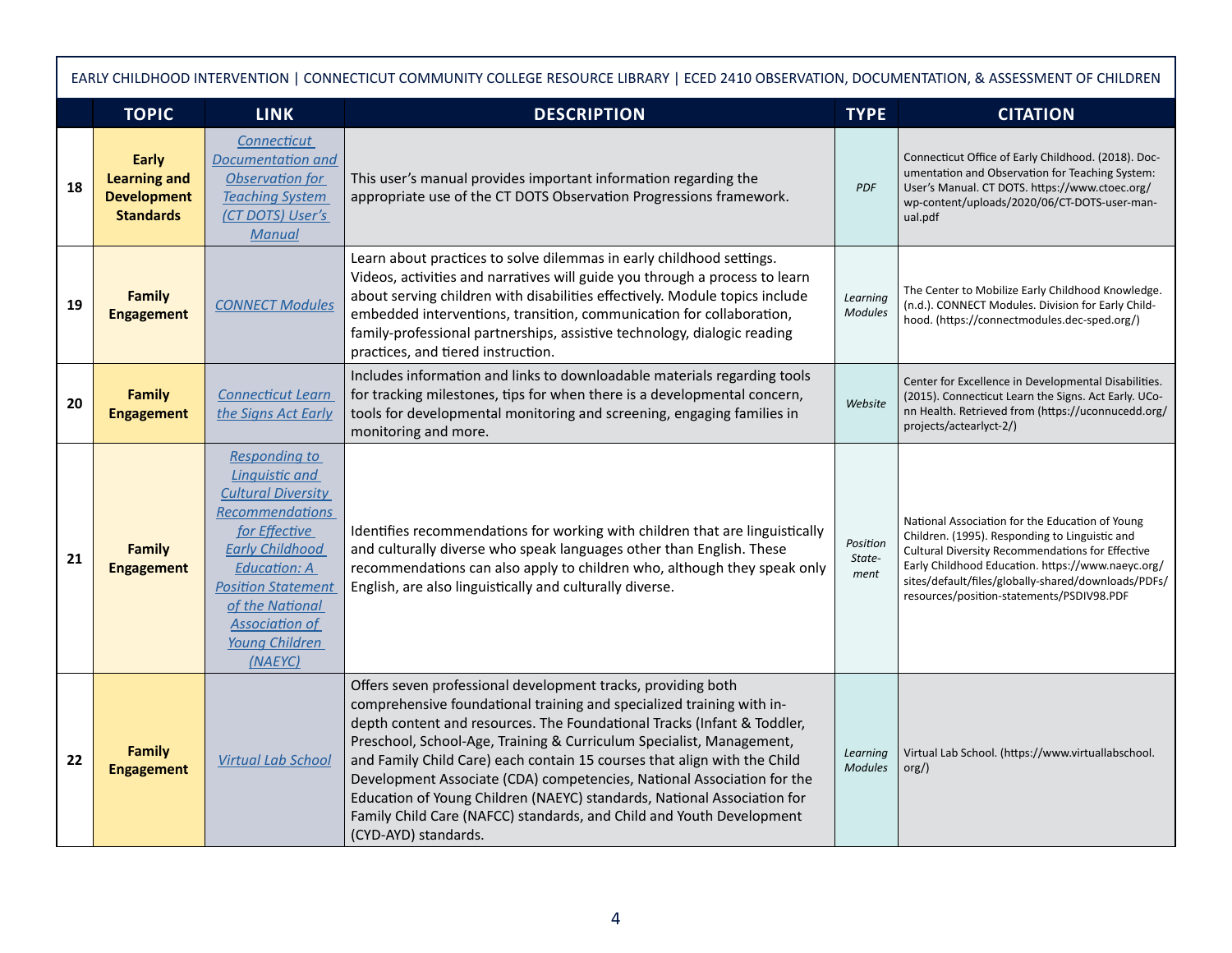|    | EARLY CHILDHOOD INTERVENTION   CONNECTICUT COMMUNITY COLLEGE RESOURCE LIBRARY   ECED 2410 OBSERVATION, DOCUMENTATION, & ASSESSMENT OF CHILDREN |                                                                                                                                                                                                                    |                                                                                                                                                                                                                                                                                                                                                                                                                                                                                                                                                                                                                           |                            |                                                                                                                                                                                                                                                                                                                                                                                                             |  |  |  |
|----|------------------------------------------------------------------------------------------------------------------------------------------------|--------------------------------------------------------------------------------------------------------------------------------------------------------------------------------------------------------------------|---------------------------------------------------------------------------------------------------------------------------------------------------------------------------------------------------------------------------------------------------------------------------------------------------------------------------------------------------------------------------------------------------------------------------------------------------------------------------------------------------------------------------------------------------------------------------------------------------------------------------|----------------------------|-------------------------------------------------------------------------------------------------------------------------------------------------------------------------------------------------------------------------------------------------------------------------------------------------------------------------------------------------------------------------------------------------------------|--|--|--|
|    | <b>TOPIC</b>                                                                                                                                   | <b>LINK</b>                                                                                                                                                                                                        | <b>DESCRIPTION</b>                                                                                                                                                                                                                                                                                                                                                                                                                                                                                                                                                                                                        | <b>TYPE</b>                | <b>CITATION</b>                                                                                                                                                                                                                                                                                                                                                                                             |  |  |  |
| 23 | <b>Family</b><br><b>Engagement</b>                                                                                                             | <b>Where We Stand</b><br>on Responding<br>to Linguistic and<br><b>Cultural Diversity</b>                                                                                                                           | Provides recommendations for working with families and young children<br>with culturally and linguistically diverse backgrounds.                                                                                                                                                                                                                                                                                                                                                                                                                                                                                          | <b>PDF</b>                 | National Association for the Education of Young<br>Children. (2009). Where We Stand on Responding to<br>Linguistic and Cultural Diversity. https://www.naeyc.<br>org/sites/default/files/globally-shared/downloads/<br>PDFs/resources/position-statements/diversity.pdf                                                                                                                                     |  |  |  |
| 24 | <b>Family</b><br><b>Engagement</b>                                                                                                             | Connecticut<br><b>Documentation and</b><br>Observation for<br><b>Teaching System (CT</b><br><b>DOTS</b> ) Observation<br><b>Progressions</b>                                                                       | A framework to guide early childhood professionals in a process of<br>monitoring children's progress on the skills, abilities and behaviors found<br>in the Connecticut Early Learning and Development Standards (CT ELDS).<br>CT DOTS supports early childhood professionals to observe children in<br>naturally occurring situations and to plan engaging experiences that allow<br>for more intentional observations. CT DOTS also provides a structure<br>for early childhood professionals to partner with families in sharing<br>information about individual children.                                             | PDF                        | Connecticut Office of Early Childhood. (2018).<br>Documentation and Observation for Teaching<br>System: Observation Progressions. CT DOTS. https://<br>www.ctoec.org/wp-content/uploads/2020/06/<br>CT-DOTS-Documentation-and-Observa-<br>tion-for-Teaching-System.pdf                                                                                                                                      |  |  |  |
| 25 | <b>Family</b><br><b>Engagement</b>                                                                                                             | Connecticut<br>Documentation and<br>Observation for<br><b>Teaching System</b><br>(CT DOTS) User's<br><b>Manual</b>                                                                                                 | This user's manual provides important information regarding the<br>appropriate use of the CT DOTS Observation Progressions framework.                                                                                                                                                                                                                                                                                                                                                                                                                                                                                     | <b>PDF</b>                 | Connecticut Office of Early Childhood. (2018). Doc-<br>umentation and Observation for Teaching System:<br>User's Manual. CT DOTS. https://www.ctoec.org/<br>wp-content/uploads/2020/06/CT-DOTS-user-man-<br>ual.pdf                                                                                                                                                                                         |  |  |  |
| 26 | Family<br><b>Engagement</b>                                                                                                                    | <b>DEC Position</b><br>Statement:<br><b>Responsiveness</b><br>to ALL Children,<br>Families, and<br>Professionals:<br><b>Integrating Cultural</b><br>and Linquistic<br><b>Diversity into Policy</b><br>and Practice | Addresses implications for culturally and linguistically responsive practice<br>when working with young children and their families with culturally and<br>linguistically diverse backgrounds.                                                                                                                                                                                                                                                                                                                                                                                                                            | Position<br>State-<br>ment | Division for Early Childhood of the council for<br>Exceptional Children Workgroup. (2010). DEC<br>Position Statement: Responsiveness to ALL Children,<br>Families, and Professionals: Integrating Cultural and<br>Linguistic Diversity into Policy and Practice. Division<br>for Early Childhood of the council for Exceptional<br>Children. https://www.decdocs.org/position-state-<br>ment-family-culture |  |  |  |
| 27 | <b>Fostering</b><br><b>Creativity</b>                                                                                                          | <b>Virtual Lab School</b>                                                                                                                                                                                          | Offers seven professional development tracks, providing both<br>comprehensive foundational training and specialized training with in-<br>depth content and resources. The Foundational Tracks (Infant & Toddler,<br>Preschool, School-Age, Training & Curriculum Specialist, Management,<br>and Family Child Care) each contain 15 courses that align with the Child<br>Development Associate (CDA) competencies, National Association for the<br>Education of Young Children (NAEYC) standards, National Association for<br>Family Child Care (NAFCC) standards, and Child and Youth Development<br>(CYD-AYD) standards. | Learning<br><b>Modules</b> | Virtual Lab School. (https://www.virtuallabschool.<br>org()                                                                                                                                                                                                                                                                                                                                                 |  |  |  |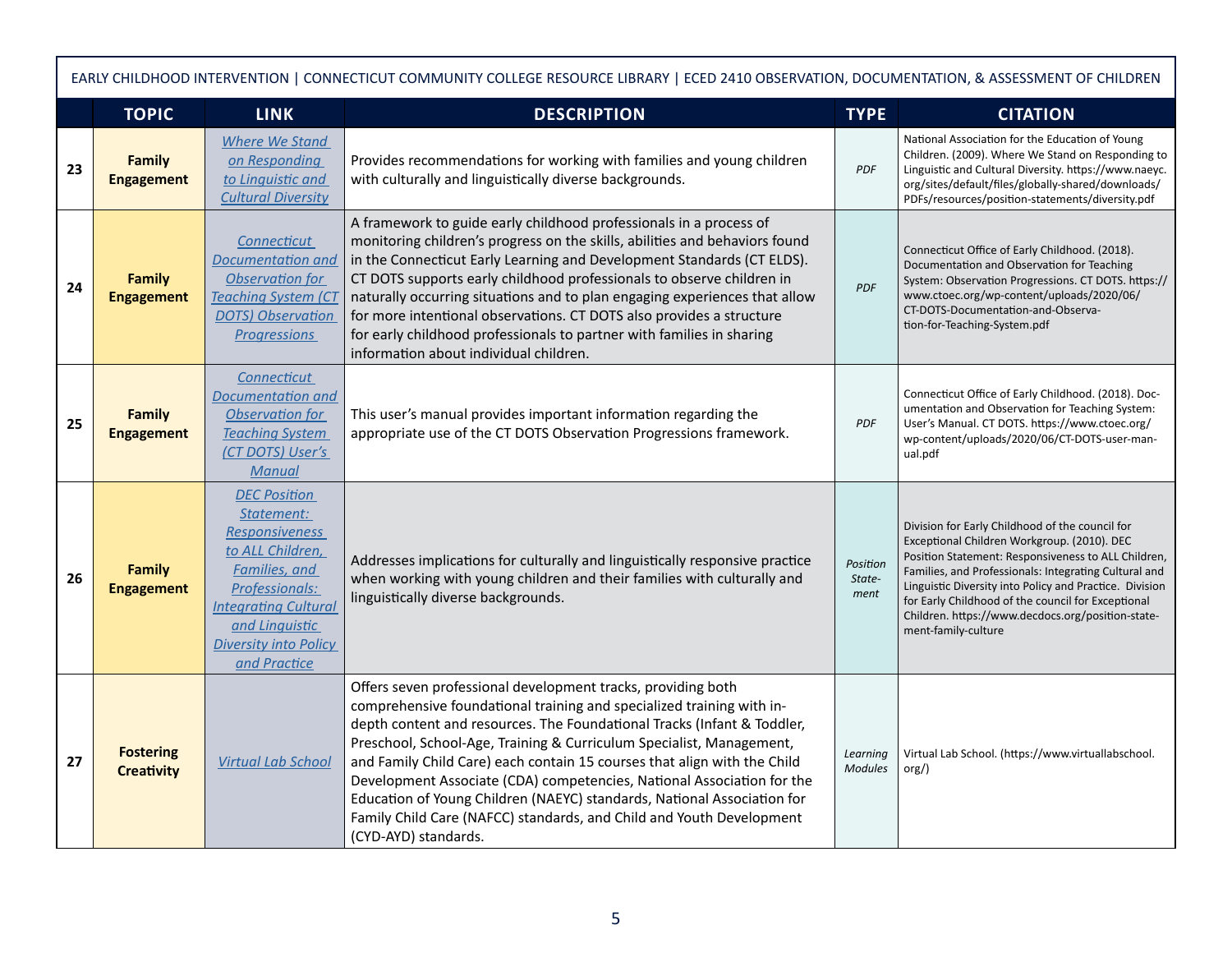|    | EARLY CHILDHOOD INTERVENTION   CONNECTICUT COMMUNITY COLLEGE RESOURCE LIBRARY   ECED 2410 OBSERVATION, DOCUMENTATION, & ASSESSMENT OF CHILDREN |                                                                                                                                                                                                             |                                                                                                                                                                                                                                                                                                                                                                                                                                                                                                                                                                                                                           |                            |                                                                                                                                                                                                                                                                                                                           |  |  |  |
|----|------------------------------------------------------------------------------------------------------------------------------------------------|-------------------------------------------------------------------------------------------------------------------------------------------------------------------------------------------------------------|---------------------------------------------------------------------------------------------------------------------------------------------------------------------------------------------------------------------------------------------------------------------------------------------------------------------------------------------------------------------------------------------------------------------------------------------------------------------------------------------------------------------------------------------------------------------------------------------------------------------------|----------------------------|---------------------------------------------------------------------------------------------------------------------------------------------------------------------------------------------------------------------------------------------------------------------------------------------------------------------------|--|--|--|
|    | <b>TOPIC</b>                                                                                                                                   | <b>LINK</b>                                                                                                                                                                                                 | <b>DESCRIPTION</b>                                                                                                                                                                                                                                                                                                                                                                                                                                                                                                                                                                                                        | <b>TYPE</b>                | <b>CITATION</b>                                                                                                                                                                                                                                                                                                           |  |  |  |
| 28 | <b>Health, Safety</b><br>and Nutrition                                                                                                         | <b>Virtual Lab School</b>                                                                                                                                                                                   | Offers seven professional development tracks, providing both<br>comprehensive foundational training and specialized training with in-<br>depth content and resources. The Foundational Tracks (Infant & Toddler,<br>Preschool, School-Age, Training & Curriculum Specialist, Management,<br>and Family Child Care) each contain 15 courses that align with the Child<br>Development Associate (CDA) competencies, National Association for the<br>Education of Young Children (NAEYC) standards, National Association for<br>Family Child Care (NAFCC) standards, and Child and Youth Development<br>(CYD-AYD) standards. | Learning<br><b>Modules</b> | Virtual Lab School. (https://www.virtuallabschool.<br>org()                                                                                                                                                                                                                                                               |  |  |  |
| 29 | <b>Inclusion</b>                                                                                                                               | 12 Key Practices for<br><b>High-Quality Early</b><br><b>Childhood Inclusion</b>                                                                                                                             | Identifies twelve research-based inclusive practices for supporting young<br>children in inclusive programs.                                                                                                                                                                                                                                                                                                                                                                                                                                                                                                              | Website                    | The Inclusion Lab. (2018). 12 Key Practices for<br>High-Quality Early Childhood Inclusion. Brookes<br>Publishing Co. Retrieved from https://blog.brookes-<br>publishing.com/12-key-practices-for-high-quality-<br>early-childhood-inclusion/                                                                              |  |  |  |
| 30 | <b>Inclusion</b>                                                                                                                               | 12 Key Practices for<br><b>High-Quality Early</b><br><b>Childhood Inclusion</b>                                                                                                                             | Identifies twelve research-based inclusive practices for supporting young<br>children in inclusive programs.                                                                                                                                                                                                                                                                                                                                                                                                                                                                                                              | Website                    | The Inclusion Lab. (2018). 12 Key Practices for<br>High-Quality Early Childhood Inclusion. Brookes<br>Publishing Co. Retrieved from https://blog.brookes-<br>publishing.com/12-key-practices-for-high-quality-<br>early-childhood-inclusion/                                                                              |  |  |  |
| 31 | <b>Inclusion</b>                                                                                                                               | <b>CARA's (Creating</b><br><b>Adaptations for</b><br>Routines and<br><b>Activities</b> ) Kit for<br>Preschoolers:<br>A friendly and<br><b>Practical Tool</b><br>to Promote<br>Participation and<br>Learning | Supports the design of adaptations in every day routines and activities to<br>promote active participation of preschoolers with disabilities. Resource<br>includes a handout and PowerPoint.                                                                                                                                                                                                                                                                                                                                                                                                                              | Website                    | International Early Childhood Inclusion Institute.<br>(n.d.). CARA's Kit for Preschoolers: A friendly and<br>Practical Tool to Promote Participation and Learning.<br>https://inclusioninstitute.fpg.unc.edu/sessions/<br>caras-kit-preschoolers-user-friendly-and-practi-<br>cal-tool-promote-participation-and-learning |  |  |  |
| 32 | <b>Inclusion</b>                                                                                                                               | <b>CONNECT Modules</b>                                                                                                                                                                                      | Learn about practices to solve dilemmas in early childhood settings.<br>Videos, activities and narratives will guide you through a process to learn<br>about serving children with disabilities effectively. Module topics include<br>embedded interventions, transition, communication for collaboration,<br>family-professional partnerships, assistive technology, dialogic reading<br>practices, and tiered instruction.                                                                                                                                                                                              | Learning<br><b>Modules</b> | The Center to Mobilize Early Childhood Knowledge.<br>(n.d.). CONNECT Modules. Division for Early Child-<br>hood. (https://connectmodules.dec-sped.org/)                                                                                                                                                                   |  |  |  |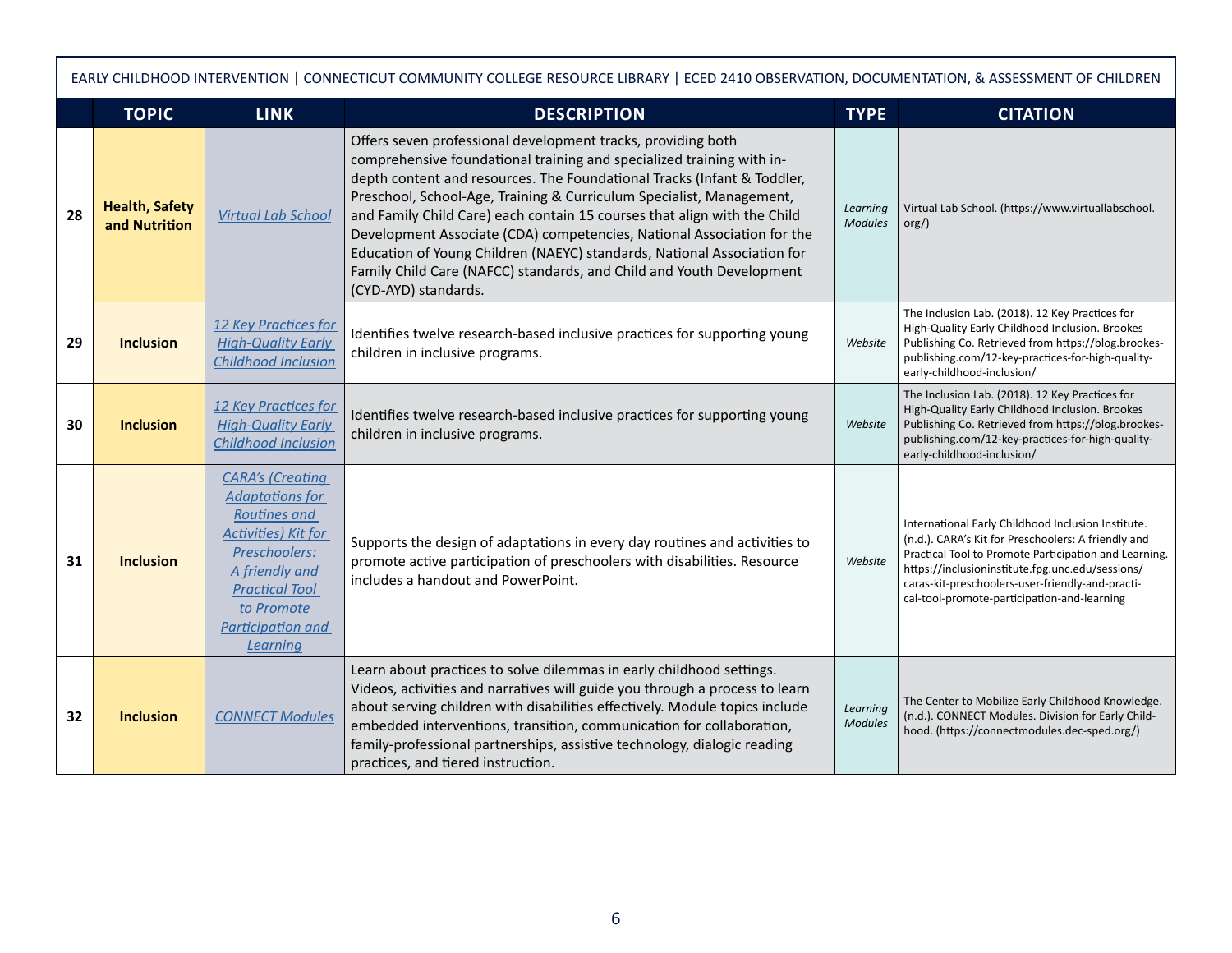|    | EARLY CHILDHOOD INTERVENTION   CONNECTICUT COMMUNITY COLLEGE RESOURCE LIBRARY   ECED 2410 OBSERVATION, DOCUMENTATION, & ASSESSMENT OF CHILDREN |                                                                                                                                                                                                                                                                 |                                                                                                                                                                                                                                                                                                                                                                       |                            |                                                                                                                                                                                                                                                                                                                                                                                                                                                                                                               |  |  |  |
|----|------------------------------------------------------------------------------------------------------------------------------------------------|-----------------------------------------------------------------------------------------------------------------------------------------------------------------------------------------------------------------------------------------------------------------|-----------------------------------------------------------------------------------------------------------------------------------------------------------------------------------------------------------------------------------------------------------------------------------------------------------------------------------------------------------------------|----------------------------|---------------------------------------------------------------------------------------------------------------------------------------------------------------------------------------------------------------------------------------------------------------------------------------------------------------------------------------------------------------------------------------------------------------------------------------------------------------------------------------------------------------|--|--|--|
|    | <b>TOPIC</b>                                                                                                                                   | <b>LINK</b>                                                                                                                                                                                                                                                     | <b>DESCRIPTION</b>                                                                                                                                                                                                                                                                                                                                                    | <b>TYPE</b>                | <b>CITATION</b>                                                                                                                                                                                                                                                                                                                                                                                                                                                                                               |  |  |  |
| 33 | <b>Inclusion</b>                                                                                                                               | <b>Early Childhood</b><br><b>Inclusion: A</b><br><b>Joint Position</b><br><b>Statement of the</b><br><b>Division for Early</b><br>Childhood (DEC)<br>and the National<br><b>Association for the</b><br><b>Education of Young</b><br>Children (NAEYC)            | Defines early childhood inclusion and describes recommendations to<br>improve inclusion within the field of early childhood education in order<br>to foster successful outcomes for children with disabilities and/or diverse<br>backgrounds.                                                                                                                         | Position<br>State-<br>ment | Division for Early Childhood of the council for<br>Exceptional Children & National Association for the<br>Education of Young Children. (2009). Early childhood<br>inclusion: A joint position statement of the Division<br>for Early Childhood (DEC) and the National Associ-<br>ation for the Education of Young Children (NAEYC).<br>Chapel Hill: The University of North Carolina, FPG<br>Child Development Institute. http://www.naeyc.org/<br>files/naeyc/file/positions/DEC_NAEYC_EC_updat-<br>edKS.pdf |  |  |  |
| 34 | <b>Inclusion</b>                                                                                                                               | <b>Early Childhood</b><br>Inclusion: A<br><b>Summary of the</b><br>Joint Position<br><b>Statement of the</b><br><b>Division for Early</b><br>Childhood (DEC)<br>and the National<br><b>Association for the</b><br><b>Education of Young</b><br>Children (NAEYC) | Defines early childhood inclusion and identifies recommendations to<br>improve inclusion within the field of early childhood education in order<br>to foster successful outcomes for children with disabilities and/or diverse<br>backgrounds.                                                                                                                        | Position<br>State-<br>ment | "Division for Early Childhood of the council for<br>Exceptional Children & National Association for the<br>education of Young Children. (2009). Early childhood<br>inclusion: A summary. Chapel Hill: The University of<br><b>North</b><br>Carolina, FPG Child Development Institute. https://<br>www.naeyc.org/sites/default/files/globally-shared/<br>downloads/PDFs/resources/position-statements/<br>DEC_NAEYC_ECSummary_A.pdf"                                                                           |  |  |  |
| 35 | <b>Inclusion</b>                                                                                                                               | <b>How To Select And</b><br><b>Implement The</b><br>"Best" Curriculum<br><b>For Inclusive Pre-K</b><br><b>Classrooms</b>                                                                                                                                        | Discusses the topic of quality preschool curriculum for blended programs.                                                                                                                                                                                                                                                                                             | Podcast                    | Frontczak-Pretti, K. (Host). (2018, November 9). How<br>To Select And Implement The "Best" Curriculum For<br>Inclusive Pre-K Classrooms [30]. Pre K Teach and<br>Play. https://prekteachandplay.com/podcast30/                                                                                                                                                                                                                                                                                                |  |  |  |
| 36 | <b>Inclusion</b>                                                                                                                               | <b>Including Children</b><br>with Special Needs:<br>Are Your and Your<br><b>Early Childhood</b><br><b>Program Ready?</b>                                                                                                                                        | Today, more and more children with disabilities are attending early care and<br>education programs. Early childhood professionals can use the Preschool<br>and Kindergarten Inclusion Readiness Checklist within this article, to ensure<br>their early learning classroom is accessible for all children.                                                            | Article                    | Watson, A., & McCathren, R. (2009). Including<br>children with special needs: Are you and your early<br>childhood program ready? Young Children, 53(50),<br>$8 - 15.$                                                                                                                                                                                                                                                                                                                                         |  |  |  |
| 37 | <b>Inclusion</b>                                                                                                                               | <b>National Center</b><br>for Pyramid<br><b>Model Innovations</b><br>(NCPMI)                                                                                                                                                                                    | Provides technical assistance, professional development and other<br>resources to early childhood professionals to support their promotion of<br>positive social, emotional and behavioral outcomes for children ages birth<br>through five, increasing the use of appropriate behavior guidance practices,<br>promoting inclusion, and supporting family engagement. | Website                    | National Center for Pyramid Model Innovations<br>NCPMI. (https://challengingbehavior.cbcs.usf.edu/<br>index.html)                                                                                                                                                                                                                                                                                                                                                                                             |  |  |  |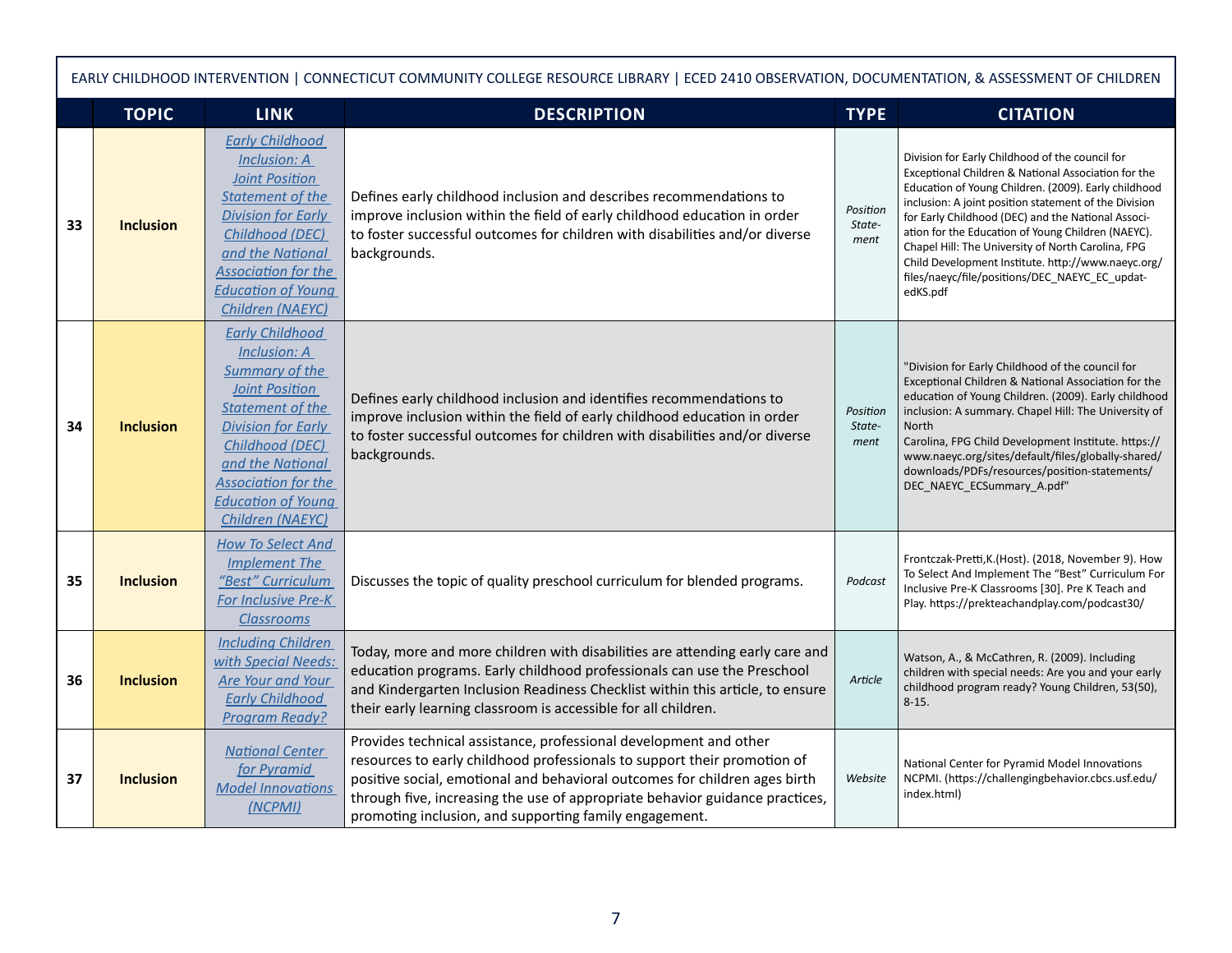|    | EARLY CHILDHOOD INTERVENTION   CONNECTICUT COMMUNITY COLLEGE RESOURCE LIBRARY   ECED 2410 OBSERVATION, DOCUMENTATION, & ASSESSMENT OF CHILDREN |                                                                                                                                                                                                                                                                                                                  |                                                                                                                                                                                                                                                                                                                                                                                                                              |                            |                                                                                                                                                                                                                                                                                                                |  |  |  |
|----|------------------------------------------------------------------------------------------------------------------------------------------------|------------------------------------------------------------------------------------------------------------------------------------------------------------------------------------------------------------------------------------------------------------------------------------------------------------------|------------------------------------------------------------------------------------------------------------------------------------------------------------------------------------------------------------------------------------------------------------------------------------------------------------------------------------------------------------------------------------------------------------------------------|----------------------------|----------------------------------------------------------------------------------------------------------------------------------------------------------------------------------------------------------------------------------------------------------------------------------------------------------------|--|--|--|
|    | <b>TOPIC</b>                                                                                                                                   | <b>LINK</b>                                                                                                                                                                                                                                                                                                      | <b>DESCRIPTION</b>                                                                                                                                                                                                                                                                                                                                                                                                           | <b>TYPE</b>                | <b>CITATION</b>                                                                                                                                                                                                                                                                                                |  |  |  |
| 38 | <b>Inclusion</b>                                                                                                                               | <b>Policy Statement on</b><br><b>Inclusion of Children</b><br>with Disabilities<br>in Early Childhood<br><b>Programs</b>                                                                                                                                                                                         | Provides recommendations to states, local educational agencies (LEAs),<br>schools and early care and educations programs for increasing the inclusion<br>of infants, toddlers and preschool children with disabilities in high-quality<br>early care and education programs.                                                                                                                                                 | Policy<br>State-<br>ment   | U.S. Department of Health and Human Services<br>& U.S. Department of Education. (2015). Policy<br>Statement on Inclusion of Children with Disabilities<br>in Early Childhood Programs. https://www2.ed.gov/<br>policy/speced/guid/earlylearning/joint-statement-<br>full-text.pdf                              |  |  |  |
| 39 | <b>Language and</b><br>Literacy                                                                                                                | <b>Teaching Children</b><br><b>Philosophy (through</b><br>books)                                                                                                                                                                                                                                                 | Over 200 experience plans to introduce ethics and philosophy to young<br>children using children's literature.                                                                                                                                                                                                                                                                                                               | Website                    | The Prindle Institute For Ethics. (n.d.). Teaching<br>Children Philosophy. Retrieved from https://www.<br>prindleinstitute.org/teaching-children-philosophy/                                                                                                                                                   |  |  |  |
| 40 | <b>Language</b><br>and Literacy<br><b>Development</b>                                                                                          | <b>CONNECT Modules</b>                                                                                                                                                                                                                                                                                           | Learn about practices to solve dilemmas in early childhood settings.<br>Videos, activities and narratives will guide you through a process to learn<br>about serving children with disabilities effectively. Module topics include<br>embedded interventions, transition, communication for collaboration,<br>family-professional partnerships, assistive technology, dialogic reading<br>practices, and tiered instruction. | Learning<br><b>Modules</b> | The Center to Mobilize Early Childhood Knowledge.<br>(n.d.). CONNECT Modules. Division for Early Child-<br>hood. (https://connectmodules.dec-sped.org/)                                                                                                                                                        |  |  |  |
| 41 | <b>Language</b><br>and Literacy<br><b>Development</b>                                                                                          | Learning to<br><b>Read and Write:</b><br><b>Developmentally</b><br>Appropriate<br><b>Practices for Young</b><br>Children - A joint<br>position statement<br>of the International<br><b>Reading Association</b><br>and the National<br><b>Association for the</b><br><b>Education of Young</b><br><b>Children</b> | Consists of a set of recommendations for teaching practices and public<br>policy, and provides guidance to early childhood professionals teaching<br>young children.                                                                                                                                                                                                                                                         | Position<br>State-<br>ment | National Association for the Education of Young<br>Children. (1998). Learning to Read and Write:<br>Developmentally Appropriate Practices for Young<br>Children. https://www.naeyc.org/sites/default/files/<br>globally-shared/downloads/PDFs/resources/posi-<br>tion-statements/PSREAD98.PDF                  |  |  |  |
| 42 | <b>Language</b><br>and Literacy<br><b>Development</b>                                                                                          | <b>Responding to</b><br>Linguistic and<br><b>Cultural Diversity</b><br><b>Recommendations</b><br>for Effective<br><b>Early Childhood</b><br><b>Education: A</b><br><b>Position Statement</b><br>of the National<br><b>Association of</b><br>Young Children<br>(NAEYC)                                            | Identifies recommendations for working with children that are linguistically<br>and culturally diverse who speak languages other than English. These<br>recommendations can also apply to children who, although they speak only<br>English, are also linguistically and culturally diverse.                                                                                                                                 | Position<br>State-<br>ment | National Association for the Education of Young<br>Children. (1995). Responding to Linguistic and<br>Cultural Diversity Recommendations for Effective<br>Early Childhood Education. https://www.naeyc.org/<br>sites/default/files/globally-shared/downloads/PDFs/<br>resources/position-statements/PSDIV98.PDF |  |  |  |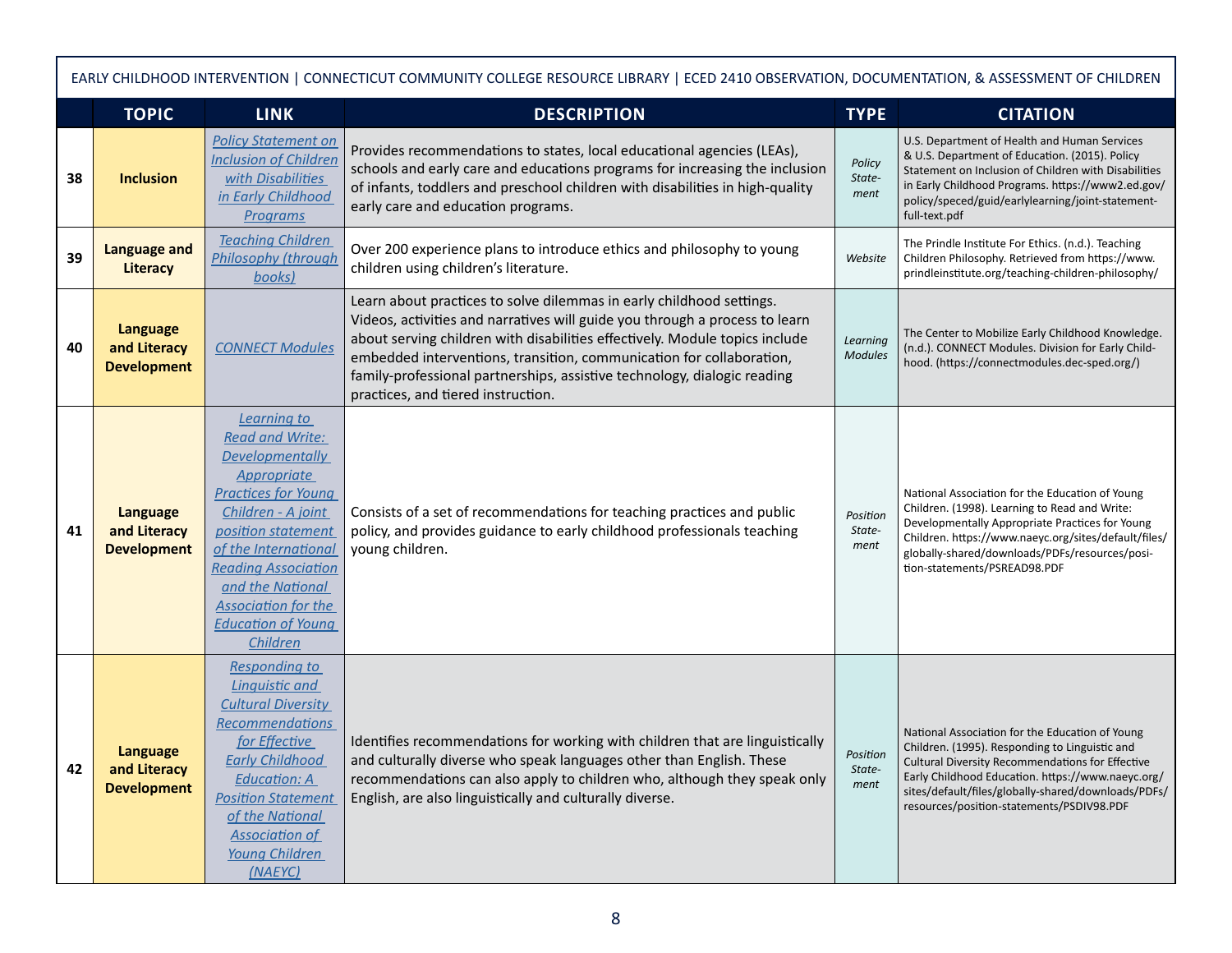|    | EARLY CHILDHOOD INTERVENTION   CONNECTICUT COMMUNITY COLLEGE RESOURCE LIBRARY   ECED 2410 OBSERVATION, DOCUMENTATION, & ASSESSMENT OF CHILDREN |                                                                                                                                                                                                 |                                                                                                                                                                                                                                                                                                                                                                                                                                                                                                                                                                                                                           |                            |                                                                                                                                                                                                                                                                                                       |  |  |  |
|----|------------------------------------------------------------------------------------------------------------------------------------------------|-------------------------------------------------------------------------------------------------------------------------------------------------------------------------------------------------|---------------------------------------------------------------------------------------------------------------------------------------------------------------------------------------------------------------------------------------------------------------------------------------------------------------------------------------------------------------------------------------------------------------------------------------------------------------------------------------------------------------------------------------------------------------------------------------------------------------------------|----------------------------|-------------------------------------------------------------------------------------------------------------------------------------------------------------------------------------------------------------------------------------------------------------------------------------------------------|--|--|--|
|    | <b>TOPIC</b>                                                                                                                                   | <b>LINK</b>                                                                                                                                                                                     | <b>DESCRIPTION</b>                                                                                                                                                                                                                                                                                                                                                                                                                                                                                                                                                                                                        | <b>TYPE</b>                | <b>CITATION</b>                                                                                                                                                                                                                                                                                       |  |  |  |
| 43 | <b>Language</b><br>and Literacy<br><b>Development</b>                                                                                          | <b>Virtual Lab School</b>                                                                                                                                                                       | Offers seven professional development tracks, providing both<br>comprehensive foundational training and specialized training with in-<br>depth content and resources. The Foundational Tracks (Infant & Toddler,<br>Preschool, School-Age, Training & Curriculum Specialist, Management,<br>and Family Child Care) each contain 15 courses that align with the Child<br>Development Associate (CDA) competencies, National Association for the<br>Education of Young Children (NAEYC) standards, National Association for<br>Family Child Care (NAFCC) standards, and Child and Youth Development<br>(CYD-AYD) standards. | Learning<br><b>Modules</b> | Virtual Lab School. (https://www.virtuallabschool.<br>org()                                                                                                                                                                                                                                           |  |  |  |
| 44 | <b>Language</b><br>and Literacy<br><b>Development</b>                                                                                          | Where We Stand<br>on Responding<br>to Linguistic and<br><b>Cultural Diversity</b>                                                                                                               | Provides recommendations for working with families and young children<br>with culturally and linguistically diverse backgrounds.                                                                                                                                                                                                                                                                                                                                                                                                                                                                                          | <b>PDF</b>                 | National Association for the Education of Young<br>Children. (2009). Where We Stand on Responding to<br>Linguistic and Cultural Diversity. https://www.naeyc.<br>org/sites/default/files/globally-shared/downloads/<br>PDFs/resources/position-statements/diversity.pdf                               |  |  |  |
| 45 | <b>Language</b><br>and Literacy<br><b>Development</b>                                                                                          | Where we<br>stand National<br><b>Association of</b><br>Young Children<br>(NAEYC) and the<br><b>International</b><br><b>Reading Association</b><br>(IRA) on Learning to<br><b>Read and Write</b> | Two-page summary of Learning to Read and Write: Developmentally<br>Appropriate Practices for Young Children: A joint position statement of the<br>IRA and the NAEYC.                                                                                                                                                                                                                                                                                                                                                                                                                                                      | <b>PDF</b>                 | National Association for the Education of Young<br>Children. (2009). Where We Stand on Responding to<br>Linguistic and Cultural Diversity. https://www.naeyc.<br>org/sites/default/files/globally-shared/downloads/<br>PDFs/resources/position-statements/diversity.pdf                               |  |  |  |
| 46 | Leadership                                                                                                                                     | Code of Ethical<br>Conduct<br>Supplement for<br><b>Early Childhood</b><br><b>Adult Educators</b>                                                                                                | Emphasis on the ethical responsibilities and recurring ethical dilemmas<br>that face early childhood teacher educators in two- and four-year degree-<br>granting institutions.                                                                                                                                                                                                                                                                                                                                                                                                                                            | Position<br>State-<br>ment | National Association for the Education of Young<br>Children. (2004). Code of Ethical Conduct Supple-<br>ment for Early Childhood Adult Educators. https://<br>www.naeyc.org/sites/default/files/globally-shared/<br>downloads/PDFs/resources/position-statements/<br>ethics04_09202013update.pdf      |  |  |  |
| 47 | Leadership                                                                                                                                     | <b>NAEYC Code of</b><br><b>Ethical Conduct</b><br>and Statement of<br><b>Commitment</b>                                                                                                         | Offers guidelines for responsible behavior of early childhood professionals<br>and sets forth a common basis for resolving ethical dilemmas encountered<br>in early childhood care and education.                                                                                                                                                                                                                                                                                                                                                                                                                         | Position<br>State-<br>ment | National Association for the Education of Young<br>Children. (2011). Code of Ethical Conduct and<br>Statement of Commitment. https://www.naeyc.<br>org/sites/default/files/globally-shared/downloads/<br>PDFs/resources/position-statements/Ethics%20Posi-<br>tion%20Statement2011 09202013update.pdf |  |  |  |
| 48 | Leadership                                                                                                                                     | <b>Overview: Power to</b><br>the Profession                                                                                                                                                     | Power to the Profession is a national collaboration that defines the<br>early childhood education profession. It has established a Unifying<br>Framework of recommendations on early childhood professional roles<br>and responsibilities, aligned preparation and pathways, profession<br>compensation and a supportive infrastructure with shared accountability.                                                                                                                                                                                                                                                       | Website                    | National Association for the Education of Young<br>Children. (2015). Overview: Power to the Profession.<br>Retrieved from https://www.naeyc.org/our-work/<br>initiatives/profession/overview                                                                                                          |  |  |  |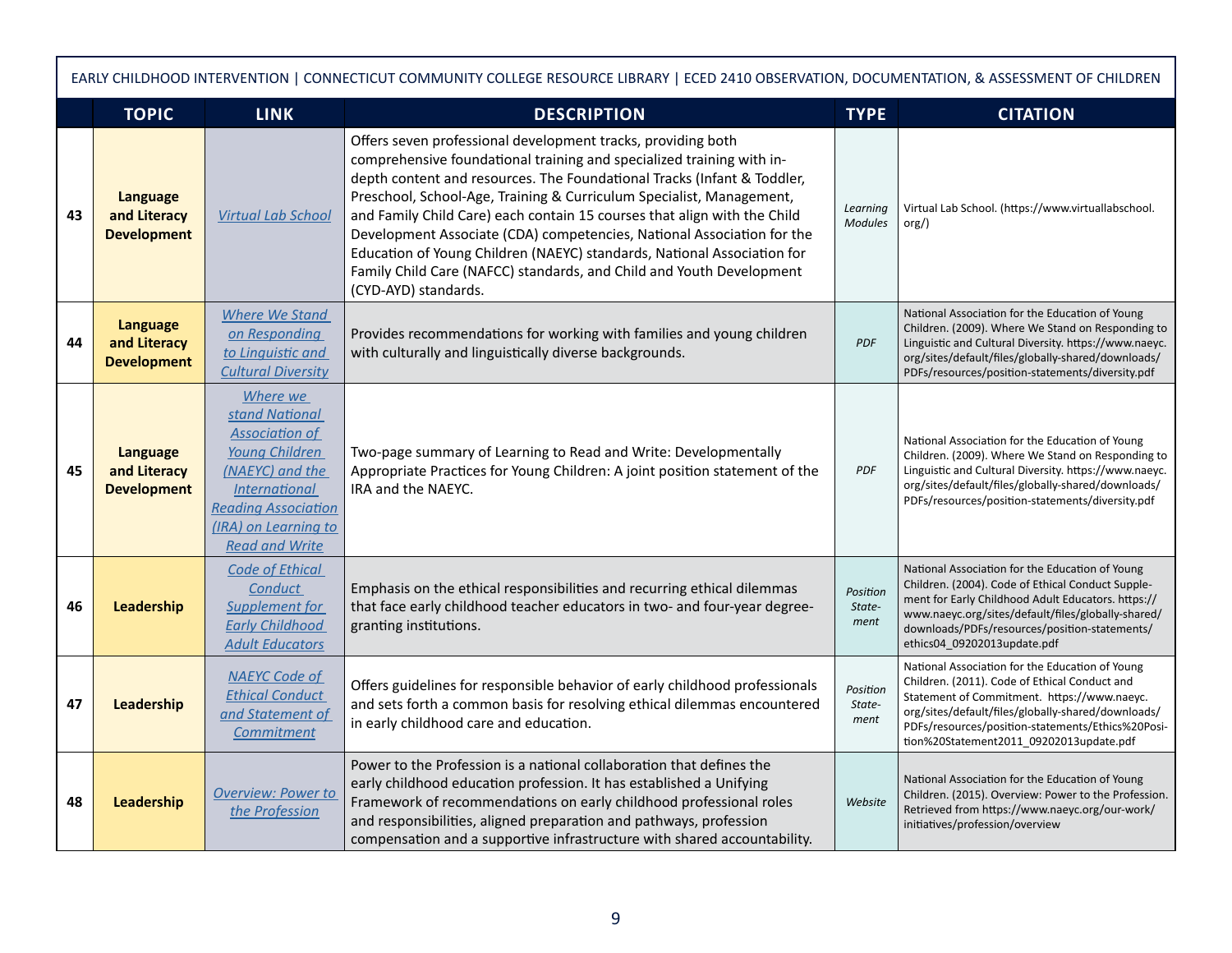|    | EARLY CHILDHOOD INTERVENTION   CONNECTICUT COMMUNITY COLLEGE RESOURCE LIBRARY   ECED 2410 OBSERVATION, DOCUMENTATION, & ASSESSMENT OF CHILDREN |                                                                                                                                                                                                                   |                                                                                                                                                                                                                                                                                                                                                                                                                                                                                                                                                                                                                           |                            |                                                                                                                                                                                                                                                                                                                           |  |  |  |
|----|------------------------------------------------------------------------------------------------------------------------------------------------|-------------------------------------------------------------------------------------------------------------------------------------------------------------------------------------------------------------------|---------------------------------------------------------------------------------------------------------------------------------------------------------------------------------------------------------------------------------------------------------------------------------------------------------------------------------------------------------------------------------------------------------------------------------------------------------------------------------------------------------------------------------------------------------------------------------------------------------------------------|----------------------------|---------------------------------------------------------------------------------------------------------------------------------------------------------------------------------------------------------------------------------------------------------------------------------------------------------------------------|--|--|--|
|    | <b>TOPIC</b>                                                                                                                                   | <b>LINK</b>                                                                                                                                                                                                       | <b>DESCRIPTION</b>                                                                                                                                                                                                                                                                                                                                                                                                                                                                                                                                                                                                        | <b>TYPE</b>                | <b>CITATION</b>                                                                                                                                                                                                                                                                                                           |  |  |  |
| 49 | Leadership                                                                                                                                     | <b>Teaching the</b><br><b>NAEYC Code of</b><br><b>Ethical Conduct:</b><br>A Resource Guide<br>by Eva Moravcik,<br>Nancy K. Freeman<br>and Stephanie<br>Feeney                                                     | Provides information and guidance to support early childhood professionals<br>learn about professional ethics and the National Association of Education<br>for Young Children (NAEYC) Code of Ethical Conduct. Full of engaging,<br>effective ways to introduce the NAEYC Code of Ethical Conduct and explore<br>real-life, challenging ethical issues that face early childhood professionals<br>the book includes tools and techniques the authors developed through<br>their extensive experience teaching about ethics and the NAEYC Code.                                                                            | <b>Textbook</b>            | Moravcik, E., Freeman, K. N., & Feeney, S. (n.d.).<br>Teaching the NAEYC Code of Ethical Conduct: A<br>Resource Guide by Eva. National Association for the<br>Education of Young Children. https://www.naeyc.<br>org/resources/pubs/books/teaching-naeyc-code-<br>revised-edition                                         |  |  |  |
| 50 | Leadership                                                                                                                                     | <b>Virtual Lab School</b>                                                                                                                                                                                         | Offers seven professional development tracks, providing both<br>comprehensive foundational training and specialized training with in-<br>depth content and resources. The Foundational Tracks (Infant & Toddler,<br>Preschool, School-Age, Training & Curriculum Specialist, Management,<br>and Family Child Care) each contain 15 courses that align with the Child<br>Development Associate (CDA) competencies, National Association for the<br>Education of Young Children (NAEYC) standards, National Association for<br>Family Child Care (NAFCC) standards, and Child and Youth Development<br>(CYD-AYD) standards. | Learning<br><b>Modules</b> | Virtual Lab School. (https://www.virtuallabschool.<br>org()                                                                                                                                                                                                                                                               |  |  |  |
| 51 | <b>Methods and</b><br><b>Techniques</b>                                                                                                        | 12 Key Practices for<br><b>High-Quality Early</b><br><b>Childhood Inclusion</b>                                                                                                                                   | Identifies twelve research-based inclusive practices for supporting young<br>children in inclusive programs.                                                                                                                                                                                                                                                                                                                                                                                                                                                                                                              | Website                    | The Inclusion Lab. (2018). 12 Key Practices for<br>High-Quality Early Childhood Inclusion. Brookes<br>Publishing Co. Retrieved from https://blog.brookes-<br>publishing.com/12-key-practices-for-high-quality-<br>early-childhood-inclusion/                                                                              |  |  |  |
| 52 | <b>Methods and</b><br><b>Techniques</b>                                                                                                        | A Guide to<br><b>Executive Function</b>                                                                                                                                                                           | Provides information about executive function and self-regulation in<br>regards to the science behind them as well as fostering these skills.<br>Multiple resources are provided on this page including video.                                                                                                                                                                                                                                                                                                                                                                                                            | Website                    | Center on the Developing Child Harvard University.<br>(2019). A Guide to Executive Function. Retrieved<br>from https://developingchild.harvard.edu/guide/a-<br>guide-to-executive-function/                                                                                                                               |  |  |  |
| 53 | <b>Methods and</b><br><b>Techniques</b>                                                                                                        | <b>CARA's (Creating</b><br><b>Adaptations for</b><br>Routines and<br><b>Activities) Kit for</b><br>Preschoolers:<br>A friendly and<br><b>Practical Tool</b><br>to Promote<br><b>Participation and</b><br>Learning | Supports the design of adaptations in every day routines and activities to<br>promote active participation of preschoolers with disabilities. Resource<br>includes a handout and PowerPoint.                                                                                                                                                                                                                                                                                                                                                                                                                              | Website                    | International Early Childhood Inclusion Institute.<br>(n.d.). CARA's Kit for Preschoolers: A friendly and<br>Practical Tool to Promote Participation and Learning.<br>https://inclusioninstitute.fpg.unc.edu/sessions/<br>caras-kit-preschoolers-user-friendly-and-practi-<br>cal-tool-promote-participation-and-learning |  |  |  |

 $\mathbf \Gamma$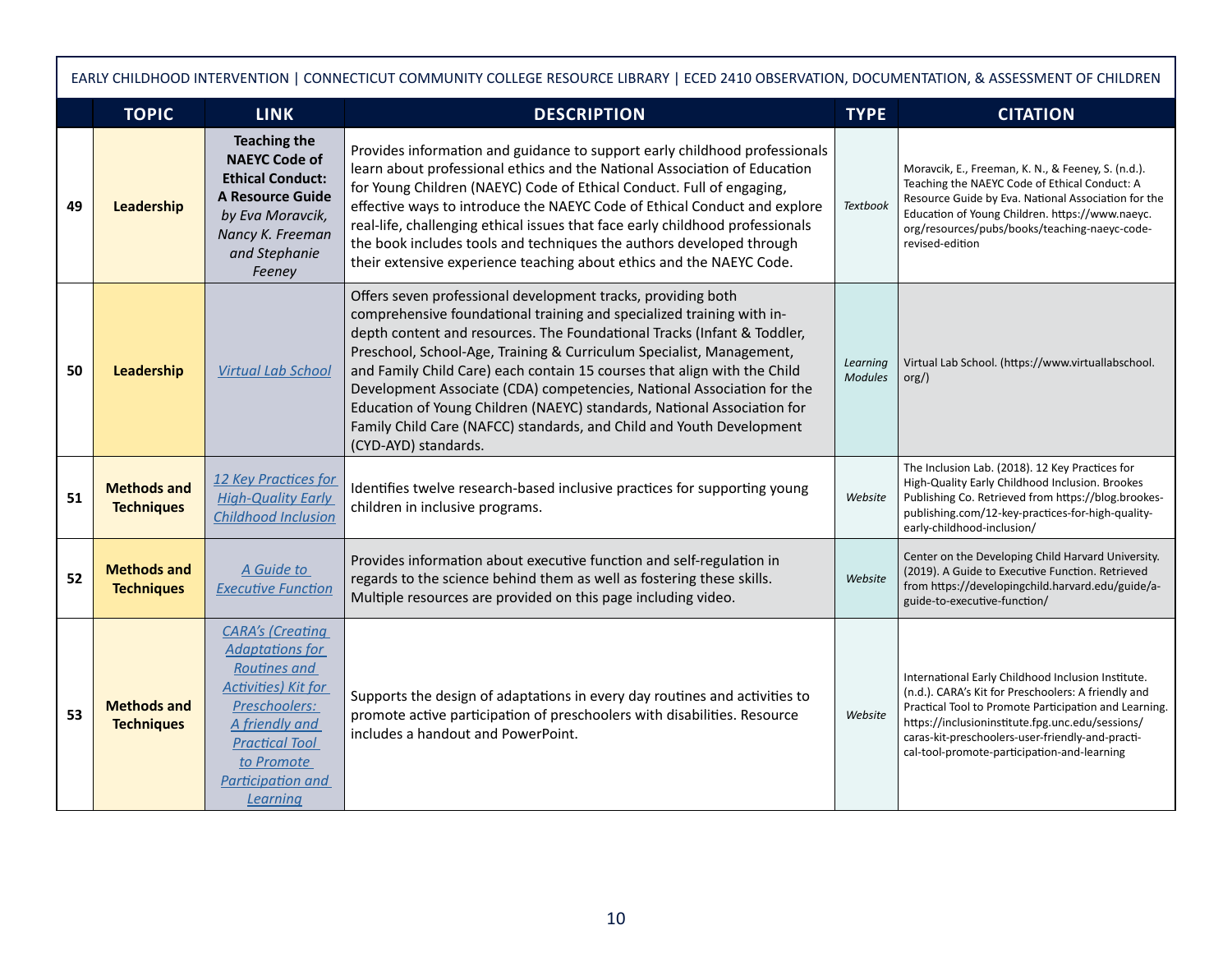|    | EARLY CHILDHOOD INTERVENTION   CONNECTICUT COMMUNITY COLLEGE RESOURCE LIBRARY   ECED 2410 OBSERVATION, DOCUMENTATION, & ASSESSMENT OF CHILDREN |                                                                                                                                 |                                                                                                                                                                                                                                                                                                                                                                                                                                                                                                                                                            |                            |                                                                                                                                                                                                                                                                                                                          |  |  |  |  |
|----|------------------------------------------------------------------------------------------------------------------------------------------------|---------------------------------------------------------------------------------------------------------------------------------|------------------------------------------------------------------------------------------------------------------------------------------------------------------------------------------------------------------------------------------------------------------------------------------------------------------------------------------------------------------------------------------------------------------------------------------------------------------------------------------------------------------------------------------------------------|----------------------------|--------------------------------------------------------------------------------------------------------------------------------------------------------------------------------------------------------------------------------------------------------------------------------------------------------------------------|--|--|--|--|
|    | <b>TOPIC</b>                                                                                                                                   | <b>LINK</b>                                                                                                                     | <b>DESCRIPTION</b>                                                                                                                                                                                                                                                                                                                                                                                                                                                                                                                                         | <b>TYPE</b>                | <b>CITATION</b>                                                                                                                                                                                                                                                                                                          |  |  |  |  |
| 54 | <b>Methods and</b><br><b>Techniques</b>                                                                                                        | <b>CONNECT Modules</b>                                                                                                          | Learn about practices to solve dilemmas in early childhood settings.<br>Videos, activities and narratives will guide you through a process to learn<br>about serving children with disabilities effectively. Module topics include<br>embedded interventions, transition, communication for collaboration,<br>family-professional partnerships, assistive technology, dialogic reading<br>practices, and tiered instruction.                                                                                                                               | Learning<br><b>Modules</b> | The Center to Mobilize Early Childhood Knowledge.<br>(n.d.). CONNECT Modules. Division for Early Child-<br>hood. (https://connectmodules.dec-sped.org/)                                                                                                                                                                  |  |  |  |  |
| 55 | <b>Methods and</b><br><b>Techniques</b>                                                                                                        | <b>Early Childhood</b><br><b>Environments: IRIS</b><br><b>Center Vanderbilt</b><br><b>Peabody College</b>                       | Offers information on how to set up effective inclusive early learning<br>classrooms for young children. And provides details about the interrelated<br>physical, social and temporal components of those environments, as well<br>as adaptations to help early childhood professionals meet the needs of<br>children with disabilities                                                                                                                                                                                                                    | Website                    | IRIS Center. (n.d.). Early Childhood Environments.<br>Vanderbilt Peabody College. Retrieved from (https://<br>iris.peabody.vanderbilt.edu/module/env/cresource/<br>q1/p01/                                                                                                                                               |  |  |  |  |
| 56 | <b>Methods and</b><br><b>Techniques</b>                                                                                                        | <b>Early Learning</b><br>Professional<br><b>Development</b><br><b>Packages</b>                                                  | Provides links to resources regarding assessment, individualized teaching<br>and learning, language modeling and conversation, managing the<br>classroom, positive behavior supports, cognition, and social emotional<br>development. Resources include learning activities, webinars, handouts,<br>PowerPoints, visual, and video.                                                                                                                                                                                                                        | Website                    | Cultivate Learning. (n.d.). Early Learning Professional<br>Development Packages. University of Washington.<br>Retrieved from https://cultivatelearning.webdamdb.<br>com/cookieconsent.php?path=%2Fbp%2F#/brand-<br>guidelines/3931/section/33740                                                                         |  |  |  |  |
| 57 | <b>Methods and</b><br><b>Techniques</b>                                                                                                        | <b>Fostering Essential</b><br><b>Dispositions in</b><br><b>Young Children</b>                                                   | From an early age, learning is influenced by one's dispositions, or<br>tendencies to think or act in particular ways. This video emphasizes<br>six essential dispositions of competent learners. Early childhood<br>professionals are encouraged to support children to be: creative,<br>inquisitive, flexible, critical thinkers, purposeful & reflective, and social<br>learners. Early childhood professionals working with infants and toddlers<br>describe why and how they promote these dispositions within their<br>program. (Video Length: 11:13) | Video                      | Surprenant, T., Leser, S., & DeLapp, J. (2015). Foster-<br>ing Essentials Dispositions in Young Children [Video].<br>Eastern Connecticut State University. https://www.<br>easternct.edu/center-for-early-childhood-educa-<br>tion/ct-early-learning-and-development-standards/<br>fostering-essential-dispositions.html |  |  |  |  |
| 58 | <b>Methods and</b><br><b>Techniques</b>                                                                                                        | <b>How To Select And</b><br><b>Implement The</b><br>"Best" Curriculum<br>For Inclusive Pre-K<br><b>Classrooms</b>               | Discusses the topic of quality preschool curriculum for blended programs.                                                                                                                                                                                                                                                                                                                                                                                                                                                                                  | Podcast                    | Frontczak-Pretti, K. (Host). (2018, November 9). How<br>To Select And Implement The "Best" Curriculum For<br>Inclusive Pre-K Classrooms [30]. Pre K Teach and<br>Play. https://prekteachandplay.com/podcast30/                                                                                                           |  |  |  |  |
| 59 | <b>Methods and</b><br><b>Techniques</b>                                                                                                        | <b>Including Children</b><br>with Special Needs:<br><b>Are Your and Your</b><br><b>Early Childhood</b><br><b>Program Ready?</b> | Today, more and more children with disabilities are attending early care and<br>education programs. Early childhood professionals can use the Preschool<br>and Kindergarten Inclusion Readiness Checklist within this article, to ensure<br>their early learning classroom is accessible for all children.                                                                                                                                                                                                                                                 | Article                    | Watson, A., & McCathren, R. (2009). Including<br>children with special needs: Are you and your early<br>childhood program ready? Young Children, 53(50),<br>$8-15.$                                                                                                                                                      |  |  |  |  |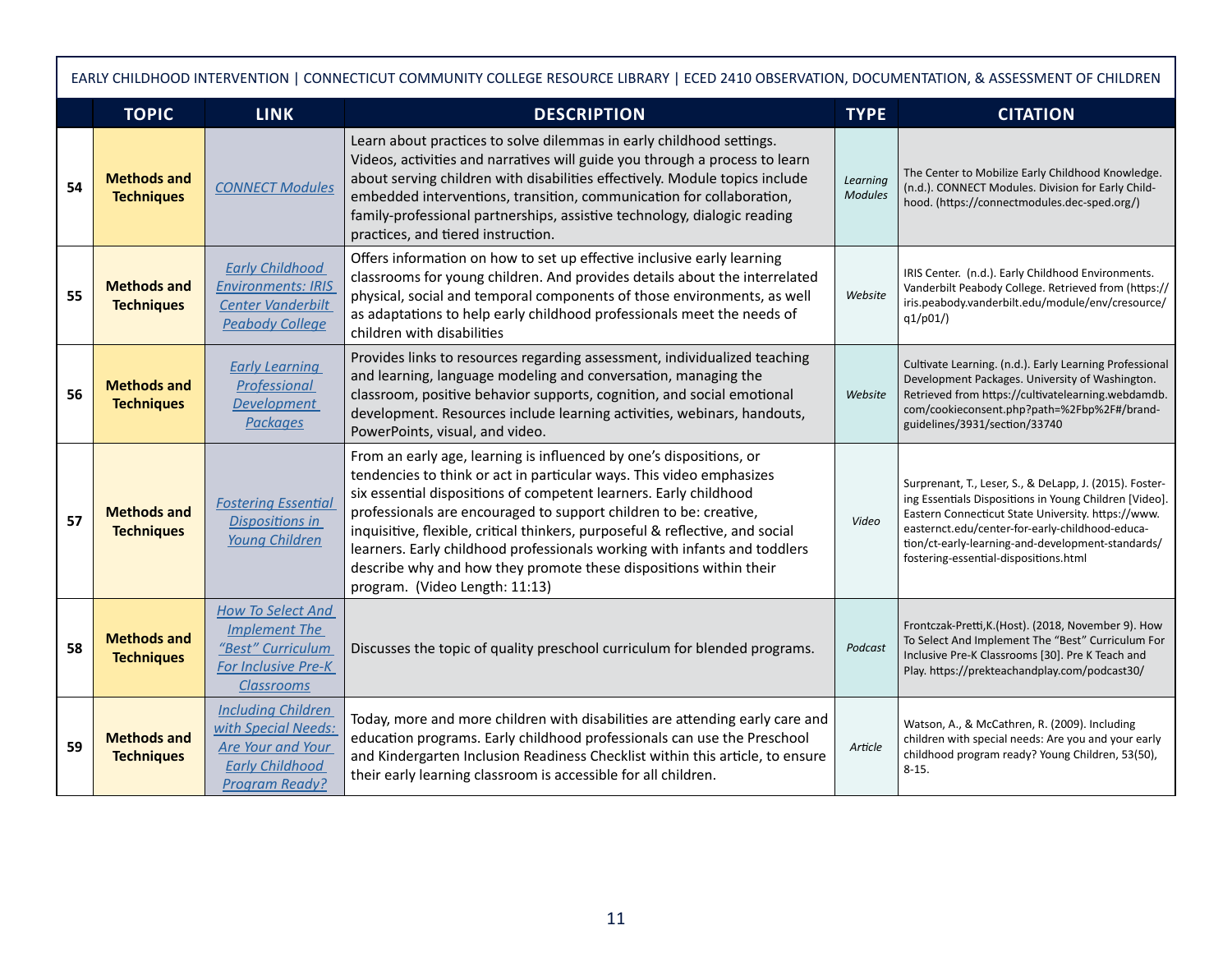| EARLY CHILDHOOD INTERVENTION   CONNECTICUT COMMUNITY COLLEGE RESOURCE LIBRARY   ECED 2410 OBSERVATION, DOCUMENTATION, & ASSESSMENT OF CHILDREN |                                         |                                                                                                                                                                                                                                                                                                                  |                                                                                                                                                                                                                                                                                                                             |                            |                                                                                                                                                                                                                                                                                                                    |  |  |
|------------------------------------------------------------------------------------------------------------------------------------------------|-----------------------------------------|------------------------------------------------------------------------------------------------------------------------------------------------------------------------------------------------------------------------------------------------------------------------------------------------------------------|-----------------------------------------------------------------------------------------------------------------------------------------------------------------------------------------------------------------------------------------------------------------------------------------------------------------------------|----------------------------|--------------------------------------------------------------------------------------------------------------------------------------------------------------------------------------------------------------------------------------------------------------------------------------------------------------------|--|--|
|                                                                                                                                                | <b>TOPIC</b>                            | <b>LINK</b>                                                                                                                                                                                                                                                                                                      | <b>DESCRIPTION</b>                                                                                                                                                                                                                                                                                                          | <b>TYPE</b>                | <b>CITATION</b>                                                                                                                                                                                                                                                                                                    |  |  |
| 60                                                                                                                                             | <b>Methods and</b><br><b>Techniques</b> | Learning to<br><b>Read and Write:</b><br><b>Developmentally</b><br><b>Appropriate</b><br><b>Practices for Young</b><br>Children - A joint<br>position statement<br>of the International<br><b>Reading Association</b><br>and the National<br><b>Association for the</b><br><b>Education of Young</b><br>Children | Consists of a set of recommendations for teaching practices and public<br>policy, and provides guidance to early childhood professionals teaching<br>young children.                                                                                                                                                        | Position<br>State-<br>ment | National Association for the Education of Young<br>Children. (1998). Learning to Read and Write:<br>Developmentally Appropriate Practices for Young<br>Children. https://www.naeyc.org/sites/default/files/<br>globally-shared/downloads/PDFs/resources/posi-<br>tion-statements/PSREAD98.PDF                      |  |  |
| 61                                                                                                                                             | <b>Methods and</b><br><b>Techniques</b> | <b>NAEYC Position</b><br>Statement:<br><b>Developmentally</b><br><b>Appropriate</b><br><b>Practice in Early</b><br><b>Childhood Programs</b><br><b>Serving Children</b><br>from Birth through<br>Age 8                                                                                                           | Promotes excellence in early childhood education by providing a framework<br>for best practice. Grounded in research on child development and learning,<br>as well as educational effectiveness, the framework outlines practice that<br>promotes young children's optimal learning and development.                        | Position<br>State-<br>ment | National Association for the Education of Young Chil-<br>dren. (2009). Developmentally Appropriate Practice<br>in Early Childhood Programs Serving Children from<br>Birth through Age 8. https://www.naeyc.org/sites/<br>default/files/globally-shared/downloads/PDFs/re-<br>sources/position-statements/PSDAP.pdf |  |  |
| 62                                                                                                                                             | <b>Methods and</b><br><b>Techniques</b> | <b>Supporting All</b><br><b>Children Using</b><br>the Connecticut<br><b>Early Learning</b><br>& Development<br><b>Standards (CT ELDS)</b><br>A Guide to Domains<br>& Strands                                                                                                                                     | A companion to the CT ELDS, the intent of this document is to provide<br>support when intentionally planning for teaching and learning.                                                                                                                                                                                     | <b>PDF</b>                 | Connecticut Office of Early Childhood. (2016).<br>Supporting All Children Using the Connecticut Early<br>Learning & Development Standards: A Guide to Do-<br>mains & Strands. CT ELDS. https://www.ctoec.org/<br>wp-content/uploads/2020/01/CT-ELDS-Supplement-<br>Domains-and-Strands.pdf                         |  |  |
| 63                                                                                                                                             | <b>Methods and</b><br><b>Techniques</b> | <b>Supporting All</b><br><b>Children Using</b><br>the Connecticut<br><b>Early Learning</b><br>& Development<br><b>Standards (CT ELDS)</b><br><b>Building Meaningful</b><br>Curriculum                                                                                                                            | A companion to the CT ELDS, this document explores the components of<br>a rich, challenging and achievable curriculum. Topics of review include<br>intentional teaching, components of curriculum, ensuring a comprehensive<br>approach to curriculum, and curriculum planning and developing learning<br>experience plans. | <b>PDF</b>                 | Connecticut Office of Early Childhood. (2016).<br>Supporting All Children Using the Connecticut Early<br>Learning & Development Standards: Building Mean-<br>ingful Curriculum. CT ELDS. https://www.ctoec.<br>org/wp-content/uploads/2020/01/CT-ELDS-Supple-<br>ment-Meaningful-Curriculum.pdf                    |  |  |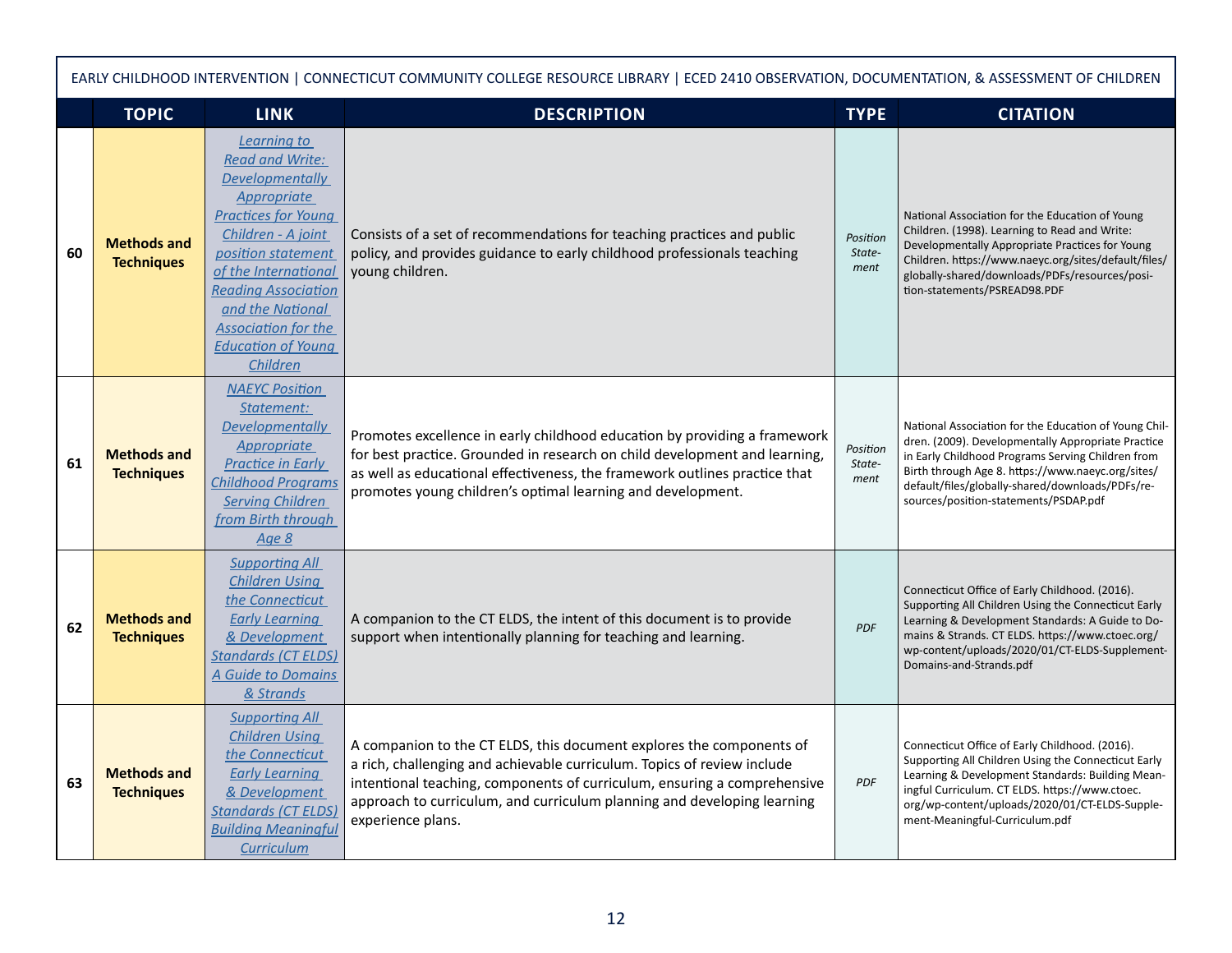| EARLY CHILDHOOD INTERVENTION   CONNECTICUT COMMUNITY COLLEGE RESOURCE LIBRARY   ECED 2410 OBSERVATION, DOCUMENTATION, & ASSESSMENT OF CHILDREN |                                                |                                                                                                                                                                          |                                                                                                                                                                                                                                                                                                                                                                                                                                                                                                                                                                               |             |                                                                                                                                                                                                                                                                        |  |
|------------------------------------------------------------------------------------------------------------------------------------------------|------------------------------------------------|--------------------------------------------------------------------------------------------------------------------------------------------------------------------------|-------------------------------------------------------------------------------------------------------------------------------------------------------------------------------------------------------------------------------------------------------------------------------------------------------------------------------------------------------------------------------------------------------------------------------------------------------------------------------------------------------------------------------------------------------------------------------|-------------|------------------------------------------------------------------------------------------------------------------------------------------------------------------------------------------------------------------------------------------------------------------------|--|
|                                                                                                                                                | <b>TOPIC</b>                                   | <b>LINK</b>                                                                                                                                                              | <b>DESCRIPTION</b>                                                                                                                                                                                                                                                                                                                                                                                                                                                                                                                                                            | <b>TYPE</b> | <b>CITATION</b>                                                                                                                                                                                                                                                        |  |
| 64                                                                                                                                             | <b>Methods and</b><br><b>Techniques</b>        | Circle Time<br><b>Magazine</b>                                                                                                                                           | Professional development web series for early childhood professionals.<br>The hosts share their expertise, model learning experiences, review young<br>children's literature, and share video examples of young children learning.                                                                                                                                                                                                                                                                                                                                            | Website     | Cultivate Learning. (n.d.). Early Learning Professional<br>Development Packages. University of Washington.<br>Retrieved from https://cultivatelearning.webdamdb.<br>com/cookieconsent.php?path=%2Fbp%2F#/brand-<br>guidelines/3931/section/33740                       |  |
| 65                                                                                                                                             | <b>Observing and</b><br><b>Collecting Data</b> | <b>Ages and Stages</b><br><b>Questionnaires:</b><br><b>Developmental</b><br><b>Screening Toolkit:</b><br><b>Tips and Tools for</b><br><b>Early Childhood</b><br>Programs | Provides information in the form of handouts, checklists, charts and more<br>to support early childhood professionals understand, administer and read<br>the Ages and Stages Questionnaires (ASQ) as well as involve families in the<br>screening process.                                                                                                                                                                                                                                                                                                                    | <b>PDF</b>  | ASQ-3 Ages & Stages Questionnaires. (2018). De-<br>velopmental Screening Toolkit Tips & Tools for Early<br>Childhood Programs. https://agesandstages.com/<br>wp-content/uploads/2018/01/Dev-Screening-Tool-<br>kit-2018.pdf                                            |  |
| 66                                                                                                                                             | <b>Observing and</b><br><b>Collecting Data</b> | <b>Benchmarks</b><br>of Quality for<br>Classroom-Based<br><b>Programs - Early</b><br><b>Childhood Technical</b><br><b>Assistance Center</b><br>(ECTA)                    | A checklist to be used by early care and education programs to assess<br>their process of implementing evidence-based practices. This includes<br>developing the necessary structures for guiding and supporting the<br>implementation of evidence-based practices, and planning the next steps in<br>the process of full implementation, scale up and sustainability.                                                                                                                                                                                                        | <b>PDF</b>  | Binder, D. & Fox L. (n.d.). Benchmarks of Quality for<br>Classroom-based Programs. Early Childhood Techni-<br>cal Assistance Center & National Center for Pyramid<br>Model Innovations. https://ectacenter.org/~pdfs/<br>sig/4_9_benchmarks_classroom.pdf              |  |
| 67                                                                                                                                             | <b>Observing and</b><br><b>Collecting Data</b> | <b>Building on My</b><br><b>Child's Strengths</b>                                                                                                                        | Illustrates what young children's strengths look like in daily routines and<br>activities. (Video Length: 2:09)                                                                                                                                                                                                                                                                                                                                                                                                                                                               | Video       | Edelman, L. (2011). Child Outcomes Step-by-Step<br>[Video]. Desired Results Access Project. https://drac-<br>cess.org/videolibrary/ChildOutcomesStepByStep                                                                                                             |  |
| 68                                                                                                                                             | <b>Observing and</b><br><b>Collecting Data</b> | <b>Child Outcomes</b><br>Step by Step                                                                                                                                    | Describes the set of three child outcomes adopted by the U.S. Department<br>of Education. These outcomes address three areas of child functioning<br>necessary for each child to be an active and successful participant at home,<br>in the community, and in other places like the early care and education<br>program. Measuring progress on the outcomes helps states meet federal<br>reporting requirements for children with disabilities. (Video Length: 8:44)                                                                                                          | Video       | Edelman, L. (2011). Child Outcomes Step by Step<br>[Video]. Colorado Department of Education.<br>YouTube. https://www.youtube.com/watch?v=g-<br>4PzdpLCu00&ab channel=ColoradoDepartmen-<br>tofEducation                                                               |  |
| 69                                                                                                                                             | <b>Observing and</b><br><b>Collecting Data</b> | <b>Connecticut</b><br><b>Documentation and</b><br>Observation for<br><b>Teaching System (CT</b><br><b>DOTS</b> ) Observation<br><b>Progressions</b>                      | A framework to guide early childhood professionals in a process of<br>monitoring children's progress on the skills, abilities and behaviors found<br>in the Connecticut Early Learning and Development Standards (CT ELDS).<br>CT DOTS supports early childhood professionals to observe children in<br>naturally occurring situations and to plan engaging experiences that allow<br>for more intentional observations. CT DOTS also provides a structure<br>for early childhood professionals to partner with families in sharing<br>information about individual children. | <b>PDF</b>  | Connecticut Office of Early Childhood. (2018).<br>Documentation and Observation for Teaching<br>System: Observation Progressions. CT DOTS. https://<br>www.ctoec.org/wp-content/uploads/2020/06/<br>CT-DOTS-Documentation-and-Observa-<br>tion-for-Teaching-System.pdf |  |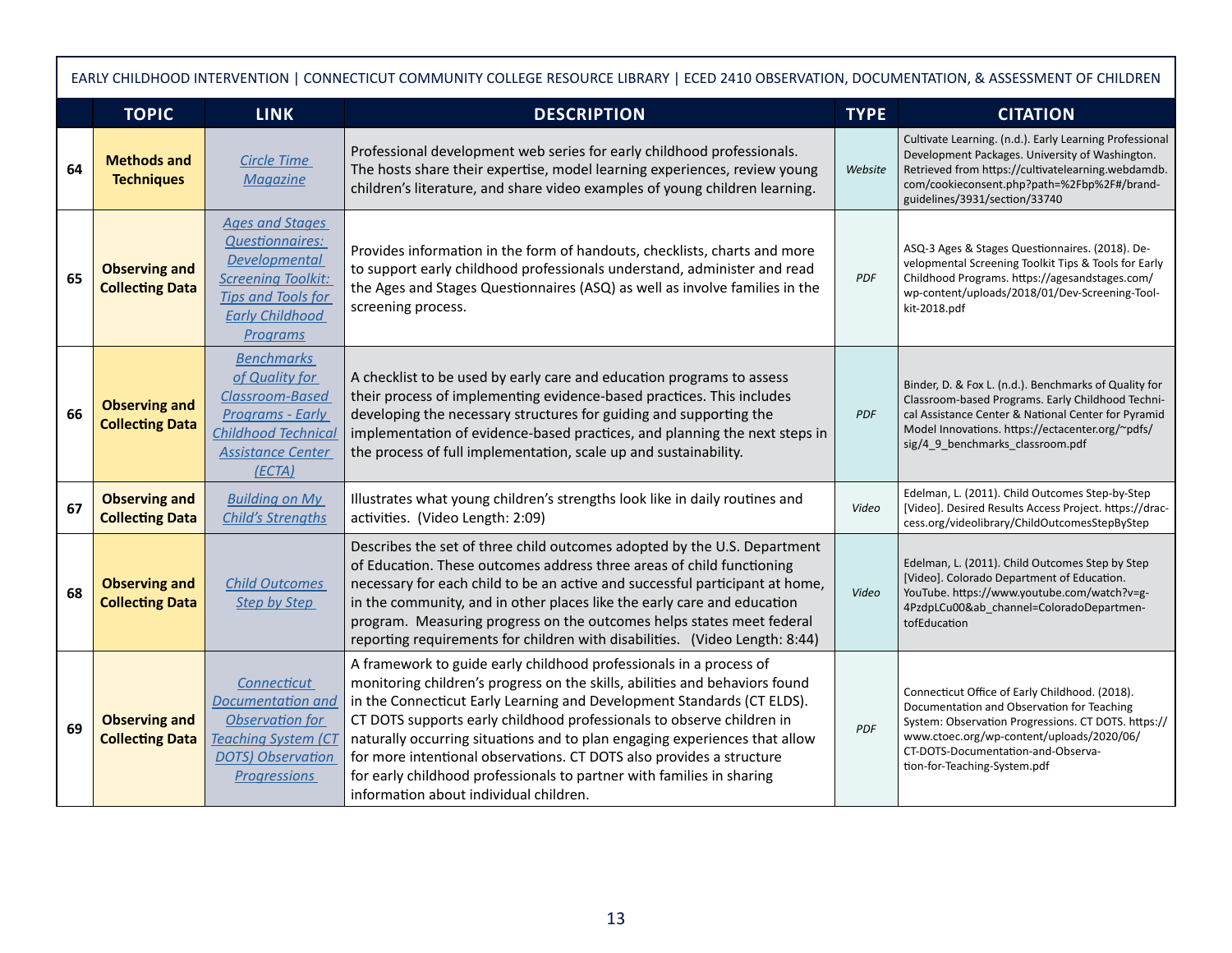| EARLY CHILDHOOD INTERVENTION   CONNECTICUT COMMUNITY COLLEGE RESOURCE LIBRARY   ECED 2410 OBSERVATION, DOCUMENTATION, & ASSESSMENT OF CHILDREN |                                                |                                                                                                                          |                                                                                                                                                                                                                                                                                                                                                                                                                                                                                                                                     |                 |                                                                                                                                                                                                                                                      |  |
|------------------------------------------------------------------------------------------------------------------------------------------------|------------------------------------------------|--------------------------------------------------------------------------------------------------------------------------|-------------------------------------------------------------------------------------------------------------------------------------------------------------------------------------------------------------------------------------------------------------------------------------------------------------------------------------------------------------------------------------------------------------------------------------------------------------------------------------------------------------------------------------|-----------------|------------------------------------------------------------------------------------------------------------------------------------------------------------------------------------------------------------------------------------------------------|--|
|                                                                                                                                                | <b>TOPIC</b>                                   | <b>LINK</b>                                                                                                              | <b>DESCRIPTION</b>                                                                                                                                                                                                                                                                                                                                                                                                                                                                                                                  | <b>TYPE</b>     | <b>CITATION</b>                                                                                                                                                                                                                                      |  |
| 70                                                                                                                                             | <b>Observing and</b><br><b>Collecting Data</b> | Connecticut<br>Documentation and<br>Observation for<br><b>Teaching System</b><br>(CT DOTS) User's<br><b>Manual</b>       | This user's manual provides important information regarding the<br>appropriate use of the CT DOTS Observation Progressions framework.                                                                                                                                                                                                                                                                                                                                                                                               | <b>PDF</b>      | Connecticut Office of Early Childhood. (2018). Doc-<br>umentation and Observation for Teaching System:<br>User's Manual. CT DOTS. https://www.ctoec.org/<br>wp-content/uploads/2020/06/CT-DOTS-user-man-<br>ual.pdf                                  |  |
| 71                                                                                                                                             | <b>Observing and</b><br><b>Collecting Data</b> | <b>Early Learning</b><br>Professional<br><b>Development</b><br><b>Packages</b>                                           | Provides links to resources regarding assessment, individualized teaching<br>and learning, language modeling and conversation, managing the<br>classroom, positive behavior supports, cognition, and social emotional<br>development. Resources include learning activities, webinars, handouts,<br>PowerPoints, visual, and video.                                                                                                                                                                                                 | Website         | Cultivate Learning. (n.d.). Early Learning Professional<br>Development Packages. University of Washington.<br>Retrieved from https://cultivatelearning.webdamdb.<br>com/cookieconsent.php?path=%2Fbp%2F#/brand-<br>guidelines/3931/section/33740     |  |
| 72                                                                                                                                             | <b>Observing and</b><br><b>Collecting Data</b> | <b>Including Children</b><br>with Special Needs:<br><b>Are Your and Your</b><br><b>Early Childhood</b><br>Program Ready? | Today, more and more children with disabilities are attending early care and<br>education programs. Early childhood professionals can use the Preschool<br>and Kindergarten Inclusion Readiness Checklist within this article, to ensure<br>their early learning classroom is accessible for all children.                                                                                                                                                                                                                          | Article         | Watson, A., & McCathren, R. (2009). Including<br>children with special needs: Are you and your early<br>childhood program ready? Young Children, 53(50),<br>$8 - 15.$                                                                                |  |
| 73                                                                                                                                             | <b>Observing and</b><br><b>Collecting Data</b> | Observation and<br><b>Assessment</b>                                                                                     | An open resource publication by the College of the Canyons about<br>observation and assessment in the early learning classroom.                                                                                                                                                                                                                                                                                                                                                                                                     | PDF             | Peterson, G. & Elam, E. (2020). Observation and<br>Assessment In Early Childhood Education. College<br>of The Canyons. https://childdevelopment.org/<br>docs/default-source/pdfs/observation-and-assess-<br>ment-english2-8-20.pdf?sfvrsn=1e9226c1_2 |  |
| 74                                                                                                                                             | <b>Observing and</b><br><b>Collecting Data</b> | <b>Observing Young</b><br>Children                                                                                       | Early childhood professionals observe children throughout the day for a<br>variety of purposes. Dr. Sudha Swaminathan of Eastern Connecticut State<br>University discusses various types of observations in the early learning<br>classroom and how to plan observations to get the most useful results.<br>Four early childhood professionals also describe their use of formal and<br>informal observation strategies to identify the individual strengths and<br>needs of children and to plan instruction. (Video Length: 7:21) | Video           | Matthews, D. (2013). Observing Young Children [Vid-<br>eo]. Eastern Connecticut State University. easternct.<br>edu/center-for-early-childhood-education/e-clips/<br>observing-young-children.html                                                   |  |
| 75                                                                                                                                             | <b>Observing and</b><br><b>Collecting Data</b> | <b>Pathways</b><br>to Cultural<br>Competence<br>Programs 4<br><b>Underlying</b><br><b>Principles</b>                     | Defines culture and cultural competence and provides a framework to<br>reflect upon the cultural competence practices within the early learning<br>classroom, included is a detailed cultural competence checklist.                                                                                                                                                                                                                                                                                                                 | PDF             | Watts, A. (2017). Pathways to Cultural Competence<br>Programs 4 Underlying Principles. https://www.<br>earlychildhoodnyc.org/resourceguide/resources/<br>NAEYC_Pathways-to-Cultural-Competence_Check-<br>list NYS-version 2013-05-07.pdf             |  |
| 76                                                                                                                                             | <b>Observing and</b><br><b>Collecting Data</b> | <b>Really Seeing</b><br>Children by Deb<br>Curtis                                                                        | Learn to suspend your adult agenda to really see children's perspectives<br>and the amazing ways they experience the world.                                                                                                                                                                                                                                                                                                                                                                                                         | <b>Textbook</b> | Curtis, D. (2017). Really Seeing Children: A Collection<br>of Teaching and Learning Stories to Inspire an Every-<br>day Practice of Reflection, Observation, and Joyful<br>Presence with Children. Exchange Press.                                   |  |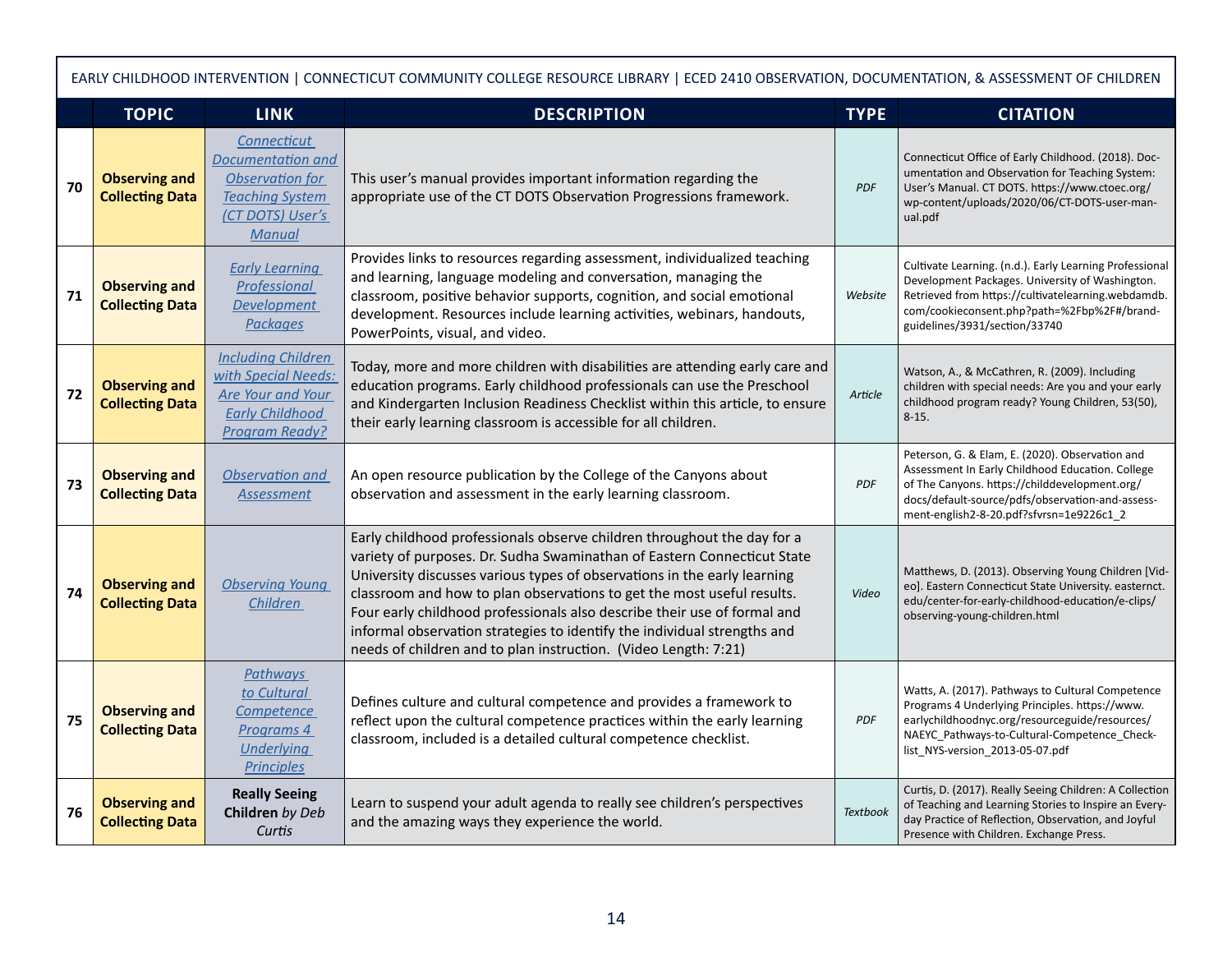| EARLY CHILDHOOD INTERVENTION   CONNECTICUT COMMUNITY COLLEGE RESOURCE LIBRARY   ECED 2410 OBSERVATION, DOCUMENTATION, & ASSESSMENT OF CHILDREN |                                                |                                                                                                                                                                                                                                                      |                                                                                                                                                                                                                                                                                                                                                               |                            |                                                                                                                                                                                                                                                                                                                                                                                                                                                                                                               |  |
|------------------------------------------------------------------------------------------------------------------------------------------------|------------------------------------------------|------------------------------------------------------------------------------------------------------------------------------------------------------------------------------------------------------------------------------------------------------|---------------------------------------------------------------------------------------------------------------------------------------------------------------------------------------------------------------------------------------------------------------------------------------------------------------------------------------------------------------|----------------------------|---------------------------------------------------------------------------------------------------------------------------------------------------------------------------------------------------------------------------------------------------------------------------------------------------------------------------------------------------------------------------------------------------------------------------------------------------------------------------------------------------------------|--|
|                                                                                                                                                | <b>TOPIC</b>                                   | <b>LINK</b>                                                                                                                                                                                                                                          | <b>DESCRIPTION</b>                                                                                                                                                                                                                                                                                                                                            | <b>TYPE</b>                | <b>CITATION</b>                                                                                                                                                                                                                                                                                                                                                                                                                                                                                               |  |
| 77                                                                                                                                             | <b>Observing and</b><br><b>Collecting Data</b> | <b>Week by Week:</b><br><b>Plans for</b><br><b>Documenting</b><br>Children's<br><b>Development 7th</b><br><b>Edition</b> by Barbara<br><b>Ann Nilsen</b>                                                                                             | Provides an overview of accepted observation and recording methods,<br>and gives examples and guidance about the advantages and disadvantages<br>of each. Each chapter summarizes a developmental domain to focus your<br>observation skills as one practices a specific recording method.                                                                    | <b>Textbook</b>            | Nilsen, B. A. (2016). Week by week: Plans for docu-<br>menting children's development. Cengage Learning.                                                                                                                                                                                                                                                                                                                                                                                                      |  |
| 78                                                                                                                                             | <b>Promoting</b><br><b>Justice</b>             | <b>Advancing Equity</b><br>in Early Childhood<br>Education                                                                                                                                                                                           | Outlines steps to provide high-quality early care and education programs<br>that build on each child's unique individual and family strengths, cultural<br>background, languages, abilities and experiences and eliminates differences<br>in educational outcomes as a result of who children are, where they live<br>and what resources their families have. | Position<br>State-<br>ment | National Association for the Education of Young Chil-<br>dren. (2019). Advancing Equity in Early Childhood<br>Education. https://www.naeyc.org/sites/default/<br>files/globally-shared/downloads/PDFs/resources/<br>position-statements/advancingequitypositionstate-<br>ment.pdf                                                                                                                                                                                                                             |  |
| 79                                                                                                                                             | <b>Promoting</b><br><b>Justice</b>             | <b>DEC Position</b><br>Statement:<br><b>Responsiveness</b><br>to ALL Children,<br><b>Families</b> , and<br>Professionals:<br><b>Integrating Cultural</b><br>and Linguistic<br><b>Diversity into Policy</b><br>and Practice                           | Addresses implications for culturally and linguistically responsive practice<br>when working with young children and their families with culturally and<br>linguistically diverse backgrounds.                                                                                                                                                                | Position<br>State-<br>ment | Division for Early Childhood of the council for<br>Exceptional Children Workgroup. (2010). DEC<br>Position Statement: Responsiveness to ALL Children,<br>Families, and Professionals: Integrating Cultural and<br>Linguistic Diversity into Policy and Practice. Division<br>for Early Childhood of the council for Exceptional<br>Children. https://www.decdocs.org/position-state-<br>ment-family-culture                                                                                                   |  |
| 80                                                                                                                                             | <b>Promoting</b><br><b>Justice</b>             | <b>Early Childhood</b><br><b>Inclusion: A</b><br><b>Joint Position</b><br><b>Statement of the</b><br><b>Division for Early</b><br>Childhood (DEC)<br>and the National<br><b>Association for the</b><br><b>Education of Young</b><br>Children (NAEYC) | Defines early childhood inclusion and describes recommendations to<br>improve inclusion within the field of early childhood education in order<br>to foster successful outcomes for children with disabilities and/or diverse<br>backgrounds.                                                                                                                 | Position<br>State-<br>ment | Division for Early Childhood of the council for<br>Exceptional Children & National Association for the<br>Education of Young Children. (2009). Early childhood<br>inclusion: A joint position statement of the Division<br>for Early Childhood (DEC) and the National Associ-<br>ation for the Education of Young Children (NAEYC).<br>Chapel Hill: The University of North Carolina, FPG<br>Child Development Institute. http://www.naeyc.org/<br>files/naeyc/file/positions/DEC_NAEYC_EC_updat-<br>edKS.pdf |  |
| 81                                                                                                                                             | <b>Promoting</b><br><b>Justice</b>             | <b>Including Children</b><br>with Special Needs:<br><b>Are Your and Your</b><br><b>Early Childhood</b><br><b>Program Ready?</b>                                                                                                                      | Today, more and more children with disabilities are attending early care and<br>education programs. Early childhood professionals can use the Preschool<br>and Kindergarten Inclusion Readiness Checklist within this article, to ensure<br>their early learning classroom is accessible for all children.                                                    | Article                    | Watson, A., & McCathren, R. (2009). Including<br>children with special needs: Are you and your early<br>childhood program ready? Young Children, 53(50),<br>$8 - 15$ .                                                                                                                                                                                                                                                                                                                                        |  |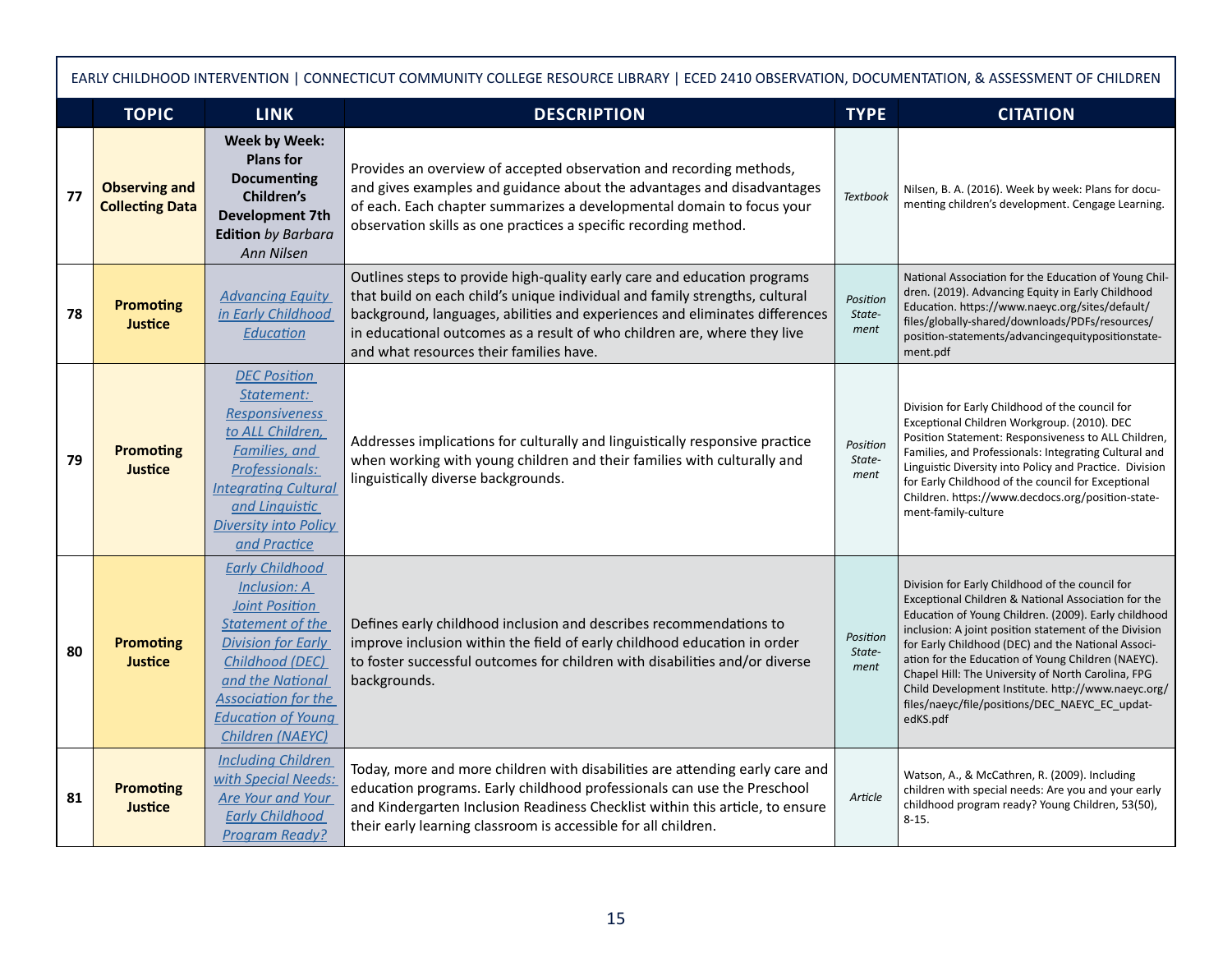|    | EARLY CHILDHOOD INTERVENTION   CONNECTICUT COMMUNITY COLLEGE RESOURCE LIBRARY   ECED 2410 OBSERVATION, DOCUMENTATION, & ASSESSMENT OF CHILDREN |                                                                                                                                                                                                                                                                       |                                                                                                                                                                                                                                                                                                                                                                                                                                                                                                                                                                                                                         |                            |                                                                                                                                                                                                                                                                                                                |  |  |
|----|------------------------------------------------------------------------------------------------------------------------------------------------|-----------------------------------------------------------------------------------------------------------------------------------------------------------------------------------------------------------------------------------------------------------------------|-------------------------------------------------------------------------------------------------------------------------------------------------------------------------------------------------------------------------------------------------------------------------------------------------------------------------------------------------------------------------------------------------------------------------------------------------------------------------------------------------------------------------------------------------------------------------------------------------------------------------|----------------------------|----------------------------------------------------------------------------------------------------------------------------------------------------------------------------------------------------------------------------------------------------------------------------------------------------------------|--|--|
|    | <b>TOPIC</b>                                                                                                                                   | <b>LINK</b>                                                                                                                                                                                                                                                           | <b>DESCRIPTION</b>                                                                                                                                                                                                                                                                                                                                                                                                                                                                                                                                                                                                      | <b>TYPE</b>                | <b>CITATION</b>                                                                                                                                                                                                                                                                                                |  |  |
| 82 | <b>Promoting</b><br><b>Justice</b>                                                                                                             | Pathways<br>to Cultural<br>Competence<br>Programs 4<br><b>Underlying</b><br><b>Principles</b>                                                                                                                                                                         | Defines culture and cultural competence and provides a framework to<br>reflect upon the cultural competence practices within the early learning<br>classroom, included is a detailed cultural competence checklist.                                                                                                                                                                                                                                                                                                                                                                                                     | <b>PDF</b>                 | Watts, A. (2017). Pathways to Cultural Competence<br>Programs 4 Underlying Principles. https://www.<br>earlychildhoodnyc.org/resourceguide/resources/<br>NAEYC_Pathways-to-Cultural-Competence_Check-<br>list NYS-version 2013-05-07.pdf                                                                       |  |  |
| 83 | <b>Promoting</b><br><b>Justice</b>                                                                                                             | <b>Responding to</b><br>Linguistic and<br><b>Cultural Diversity</b><br><b>Recommendations</b><br>for Effective<br><b>Early Childhood</b><br><b>Education: A</b><br><b>Position Statement</b><br>of the National<br><b>Association of</b><br>Young Children<br>(NAFYC) | Identifies recommendations for working with children that are linguistically<br>and culturally diverse who speak languages other than English. These<br>recommendations can also apply to children who, although they speak only<br>English, are also linguistically and culturally diverse.                                                                                                                                                                                                                                                                                                                            | Position<br>State-<br>ment | National Association for the Education of Young<br>Children. (1995). Responding to Linguistic and<br>Cultural Diversity Recommendations for Effective<br>Early Childhood Education. https://www.naeyc.org/<br>sites/default/files/globally-shared/downloads/PDFs/<br>resources/position-statements/PSDIV98.PDF |  |  |
| 84 | <b>Promoting</b><br><b>Justice</b>                                                                                                             | Sparkle Boy by<br>Lesléa Newman                                                                                                                                                                                                                                       | Casey wants something his older sister has - a sparkly skirt. Casey begins to<br>draw inspiration from his sister Jessie's skirts, nail polish, and jewelry. Each<br>time, Jessie is upset because she believes that these aren't things that boys<br>should wear or like, but she is reminded by her parents and grandmother<br>that although Casey's style may be unconventional, it is in no way<br>unacceptable. At the library, Casey is mistaken for a girl and made fun of for<br>dressing as he does. Jessie stands up for him, echoing what her parents told<br>her when she was unsure about Casey's choices. | Children's<br>Literature   | Newman, L. (2017). Sparkle boy. Lee & Low Books<br>Incorporated.                                                                                                                                                                                                                                               |  |  |
| 85 | <b>Promoting</b><br><b>Justice</b>                                                                                                             | <b>Teaching Children</b><br>Philosophy (through<br>books)                                                                                                                                                                                                             | Over 200 experience plans to introduce ethics and philosophy to young<br>children using children's literature.                                                                                                                                                                                                                                                                                                                                                                                                                                                                                                          | Website                    | The Prindle Institute For Ethics. (n.d.). Teaching<br>Children Philosophy. Retrieved from https://www.<br>prindleinstitute.org/teaching-children-philosophy/                                                                                                                                                   |  |  |

Г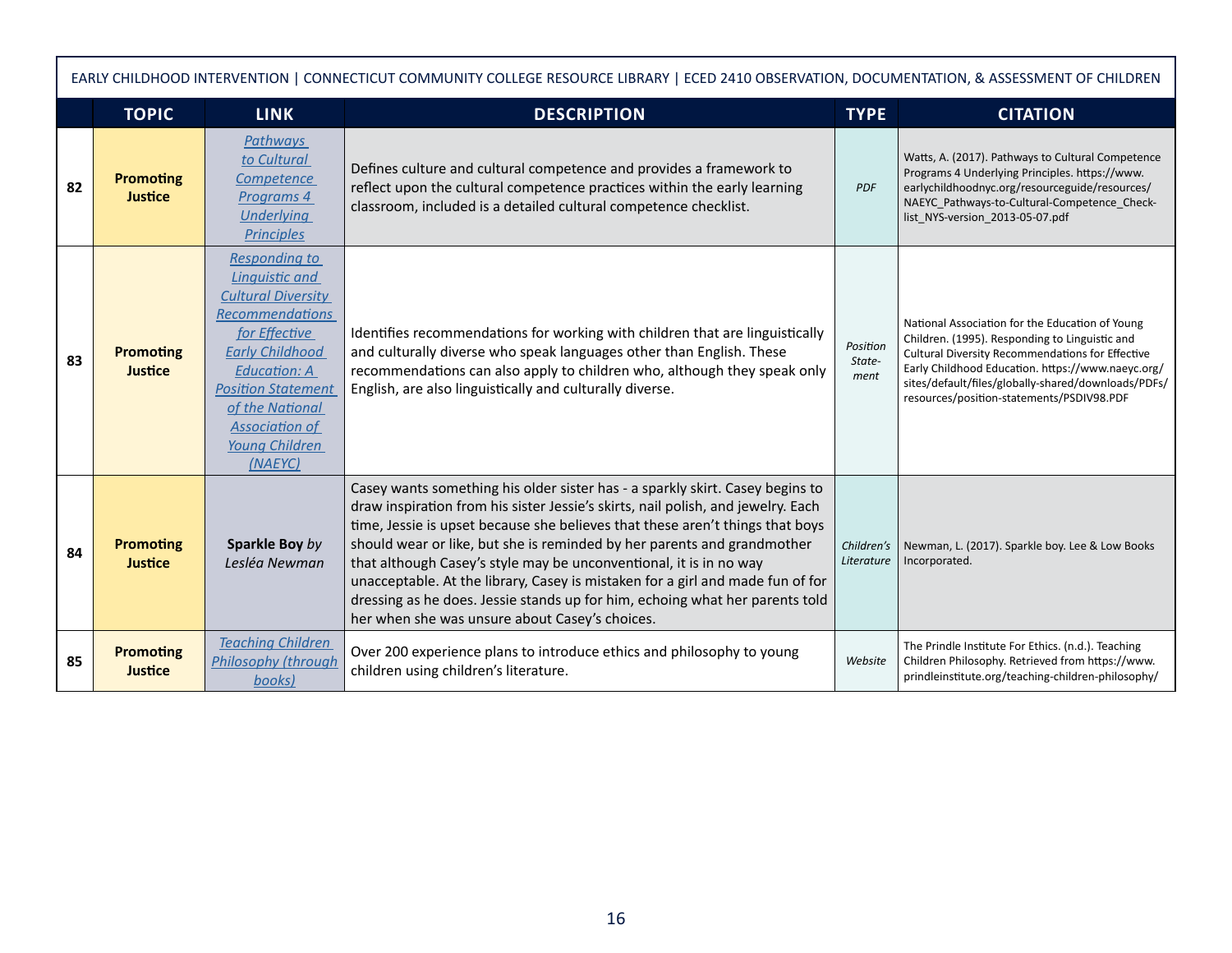| EARLY CHILDHOOD INTERVENTION   CONNECTICUT COMMUNITY COLLEGE RESOURCE LIBRARY   ECED 2410 OBSERVATION, DOCUMENTATION, & ASSESSMENT OF CHILDREN |                                    |                                                                                                                                                                                                                                                                 |                                                                                                                                                                                                                                                                                                                                                                                                                                                                                                                                                                                                                                                                                                                                                                                                                    |                            |                                                                                                                                                                                                                                                                                                                                                                                                                           |  |
|------------------------------------------------------------------------------------------------------------------------------------------------|------------------------------------|-----------------------------------------------------------------------------------------------------------------------------------------------------------------------------------------------------------------------------------------------------------------|--------------------------------------------------------------------------------------------------------------------------------------------------------------------------------------------------------------------------------------------------------------------------------------------------------------------------------------------------------------------------------------------------------------------------------------------------------------------------------------------------------------------------------------------------------------------------------------------------------------------------------------------------------------------------------------------------------------------------------------------------------------------------------------------------------------------|----------------------------|---------------------------------------------------------------------------------------------------------------------------------------------------------------------------------------------------------------------------------------------------------------------------------------------------------------------------------------------------------------------------------------------------------------------------|--|
|                                                                                                                                                | <b>TOPIC</b>                       | <b>LINK</b>                                                                                                                                                                                                                                                     | <b>DESCRIPTION</b>                                                                                                                                                                                                                                                                                                                                                                                                                                                                                                                                                                                                                                                                                                                                                                                                 | <b>TYPE</b>                | <b>CITATION</b>                                                                                                                                                                                                                                                                                                                                                                                                           |  |
| 86                                                                                                                                             | <b>Promoting</b><br><b>Justice</b> | The Only One Club<br>by Naliboff                                                                                                                                                                                                                                | Explores the many ways in which children feel unique and special. Mrs.<br>Matthews's first grade class begins making Christmas decorations, but<br>because Jennifer is Jewish, Mrs. Matthews allows her to make Hanukkah<br>decorations instead. Jennifer enjoys the attention and creates "The Only<br>One Club," of which she is the sole member. When her classmates want to<br>join, she is resistant until she realizes that each of her friends is also "the<br>only one" at something. As she inducts them into her club she reveals the<br>unique qualities that make each of her classmates extraordinary. Through<br>this touching story, young children are encouraged to discover and treasure<br>their own uniqueness and to actively look for special qualities in others<br>beyond race or culture. | Children's<br>Literature   | Naliboff, J. (2004). The Only one Club. Flashlight<br>Press.                                                                                                                                                                                                                                                                                                                                                              |  |
| 87                                                                                                                                             | <b>Promoting</b><br><b>Justice</b> | <b>Where We Stand</b><br>on Responding<br>to Linquistic and<br><b>Cultural Diversity</b>                                                                                                                                                                        | Provides recommendations for working with families and young children<br>with culturally and linguistically diverse backgrounds.                                                                                                                                                                                                                                                                                                                                                                                                                                                                                                                                                                                                                                                                                   | <b>PDF</b>                 | National Association for the Education of Young<br>Children. (2009). Where We Stand on Responding to<br>Linguistic and Cultural Diversity. https://www.naeyc.<br>org/sites/default/files/globally-shared/downloads/<br>PDFs/resources/position-statements/diversity.pdf                                                                                                                                                   |  |
| 88                                                                                                                                             | <b>Promoting</b><br><b>Justice</b> | <b>Early Childhood</b><br>Inclusion: A<br>Summary of the<br><b>Joint Position</b><br><b>Statement of the</b><br><b>Division for Early</b><br>Childhood (DEC)<br>and the National<br><b>Association for the</b><br><b>Education of Young</b><br>Children (NAEYC) | Defines early childhood inclusion and identifies recommendations to<br>improve inclusion within the field of early childhood education in order<br>to foster successful outcomes for children with disabilities and/or diverse<br>backgrounds.                                                                                                                                                                                                                                                                                                                                                                                                                                                                                                                                                                     | Position<br>State-<br>ment | Division for Early Childhood of the council for<br>Exceptional Children & National Association for the<br>education of Young Children. (2009). Early childhood<br>inclusion: A summary. Chapel Hill: The University of<br>North Carolina, FPG Child Development Insti-<br>tute. https://www.naeyc.org/sites/default/files/<br>globally-shared/downloads/PDFs/resources/posi-<br>tion-statements/DEC_NAEYC_ECSummary_A.pdf |  |
| 89                                                                                                                                             | <b>Promoting</b><br><b>Justice</b> | <b>Virtual Lab School</b>                                                                                                                                                                                                                                       | Offers seven professional development tracks, providing both<br>comprehensive foundational training and specialized training with in-<br>depth content and resources. The Foundational Tracks (Infant & Toddler,<br>Preschool, School-Age, Training & Curriculum Specialist, Management,<br>and Family Child Care) each contain 15 courses that align with the Child<br>Development Associate (CDA) competencies, National Association for the<br>Education of Young Children (NAEYC) standards, National Association for<br>Family Child Care (NAFCC) standards, and Child and Youth Development<br>(CYD-AYD) standards.                                                                                                                                                                                          | Learning<br><b>Modules</b> | Virtual Lab School. (https://www.virtuallabschool.<br>org()                                                                                                                                                                                                                                                                                                                                                               |  |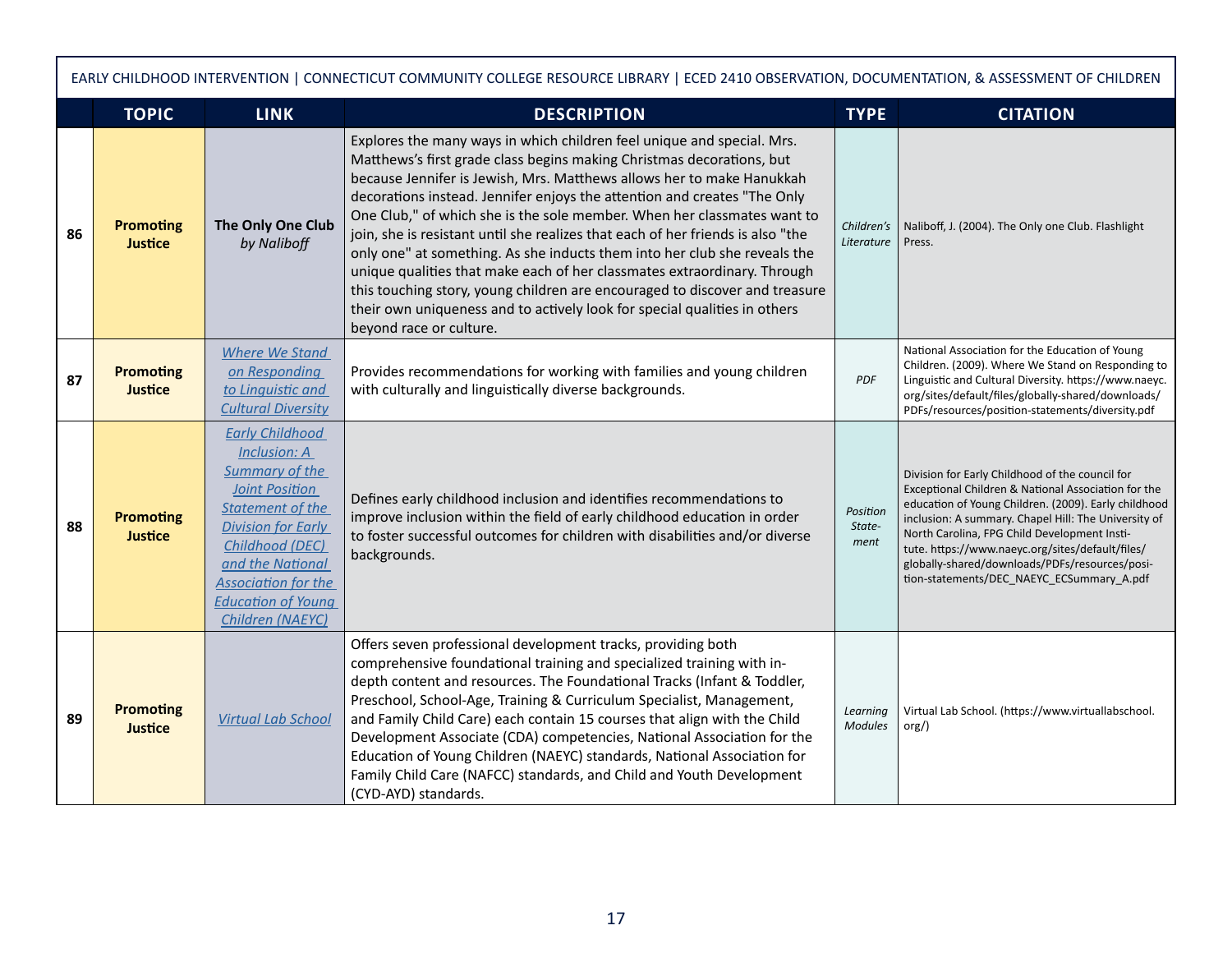| EARLY CHILDHOOD INTERVENTION   CONNECTICUT COMMUNITY COLLEGE RESOURCE LIBRARY   ECED 2410 OBSERVATION, DOCUMENTATION, & ASSESSMENT OF CHILDREN |                                                                                |                                                                                                             |                                                                                                                                                                                                                                                                                                                                                                                                                                                                                                                                                                                                                         |                            |                                                                                                                                                                                                  |  |
|------------------------------------------------------------------------------------------------------------------------------------------------|--------------------------------------------------------------------------------|-------------------------------------------------------------------------------------------------------------|-------------------------------------------------------------------------------------------------------------------------------------------------------------------------------------------------------------------------------------------------------------------------------------------------------------------------------------------------------------------------------------------------------------------------------------------------------------------------------------------------------------------------------------------------------------------------------------------------------------------------|----------------------------|--------------------------------------------------------------------------------------------------------------------------------------------------------------------------------------------------|--|
|                                                                                                                                                | <b>TOPIC</b>                                                                   | <b>LINK</b>                                                                                                 | <b>DESCRIPTION</b>                                                                                                                                                                                                                                                                                                                                                                                                                                                                                                                                                                                                      | <b>TYPE</b>                | <b>CITATION</b>                                                                                                                                                                                  |  |
| 90                                                                                                                                             | <b>Promoting</b><br><b>Social and</b><br><b>Emotional</b><br><b>Competence</b> | <b>Happiness Doesn't</b><br><b>Come From</b><br><b>Headstands</b> by<br><b>Tamara Levitt</b>                | Explores the themes of acceptance, resilience and self-compassion<br>and offers the message that just because we may experience a failure<br>does not mean that we are a failure. Written as a counterpoint to the<br>message of The Little Engine that Could, Happiness Doesn't Come from<br>Headstands is a story about a girl who tries her best, but still falls down.<br>Through the process she learns that happiness is not determined by<br>external achievement. Through accepting our limitations and celebrating<br>our efforts, even in the face of failure, peace can be found.                            | Children's<br>Literature   | Levitt, T. (2017). Happiness Doesn't Come From<br>Headstands. Wisdom Publications.                                                                                                               |  |
| 91                                                                                                                                             | <b>Promoting</b><br><b>Social and</b><br><b>Emotional</b><br><b>Competence</b> | <b>National Center</b><br>for Pyramid<br><b>Model Innovations</b><br>(NCPMI)                                | Provides technical assistance, professional development and other<br>resources to early childhood professionals to support their promotion of<br>positive social, emotional and behavioral outcomes for children ages birth<br>through five, increasing the use of appropriate behavior guidance practices,<br>promoting inclusion, and supporting family engagement.                                                                                                                                                                                                                                                   | Website                    | National Center for Pyramid Model Innovations<br>NCPMI. (https://challengingbehavior.cbcs.usf.edu/<br>index.html)                                                                                |  |
| 92                                                                                                                                             | <b>Promoting</b><br><b>Social and</b><br><b>Emotional</b><br><b>Competence</b> | <b>Position Statement</b><br>on Challenging<br><b>Behavior and Young</b><br>Children - Executive<br>Summary | Defines "challenging behavior" and briefly describes the eight<br>recommendations for early childhood professionals regarding positive<br>approaches to preventing and addressing challenging behavior.                                                                                                                                                                                                                                                                                                                                                                                                                 | Position<br>State-<br>ment | Division For Early Childhood. (2017). Position State-<br>ment on Challenging Behavior and Young Children<br>- Executive Summary. https://www.decdocs.org/<br>executive-summary-challenging-behav |  |
| 93                                                                                                                                             | <b>Promoting</b><br><b>Social and</b><br><b>Emotional</b><br><b>Competence</b> | Rainbow Fish by<br><b>Marcus Pfister</b>                                                                    | A message about selfishness and sharing.                                                                                                                                                                                                                                                                                                                                                                                                                                                                                                                                                                                | Children's<br>Literature   | Pfister, M. (1992). The rainbow fish. Simon and<br>Schuster.                                                                                                                                     |  |
| 94                                                                                                                                             | <b>Promoting</b><br><b>Social and</b><br><b>Emotional</b><br><b>Competence</b> | Sparkle Boy by<br>Lesléa Newman                                                                             | Casey wants something his older sister has - a sparkly skirt. Casey begins to<br>draw inspiration from his sister Jessie's skirts, nail polish, and jewelry. Each<br>time, Jessie is upset because she believes that these aren't things that boys<br>should wear or like, but she is reminded by her parents and grandmother<br>that although Casey's style may be unconventional, it is in no way<br>unacceptable. At the library, Casey is mistaken for a girl and made fun of for<br>dressing as he does. Jessie stands up for him, echoing what her parents told<br>her when she was unsure about Casey's choices. | Children's<br>Literature   | Newman, L. (2017). Sparkle boy. Lee & Low Books<br>Incorporated.                                                                                                                                 |  |
| 95                                                                                                                                             | <b>Promoting</b><br><b>Social and</b><br><b>Emotional</b><br><b>Competence</b> | <b>Teaching Children</b><br>Philosophy (through<br>books)                                                   | Over 200 experience plans to introduce ethics and philosophy to young<br>children using children's literature.                                                                                                                                                                                                                                                                                                                                                                                                                                                                                                          | Website                    | The Prindle Institute For Ethics. (n.d.). Teaching<br>Children Philosophy. Retrieved from https://www.<br>prindleinstitute.org/teaching-children-philosophy/                                     |  |

Г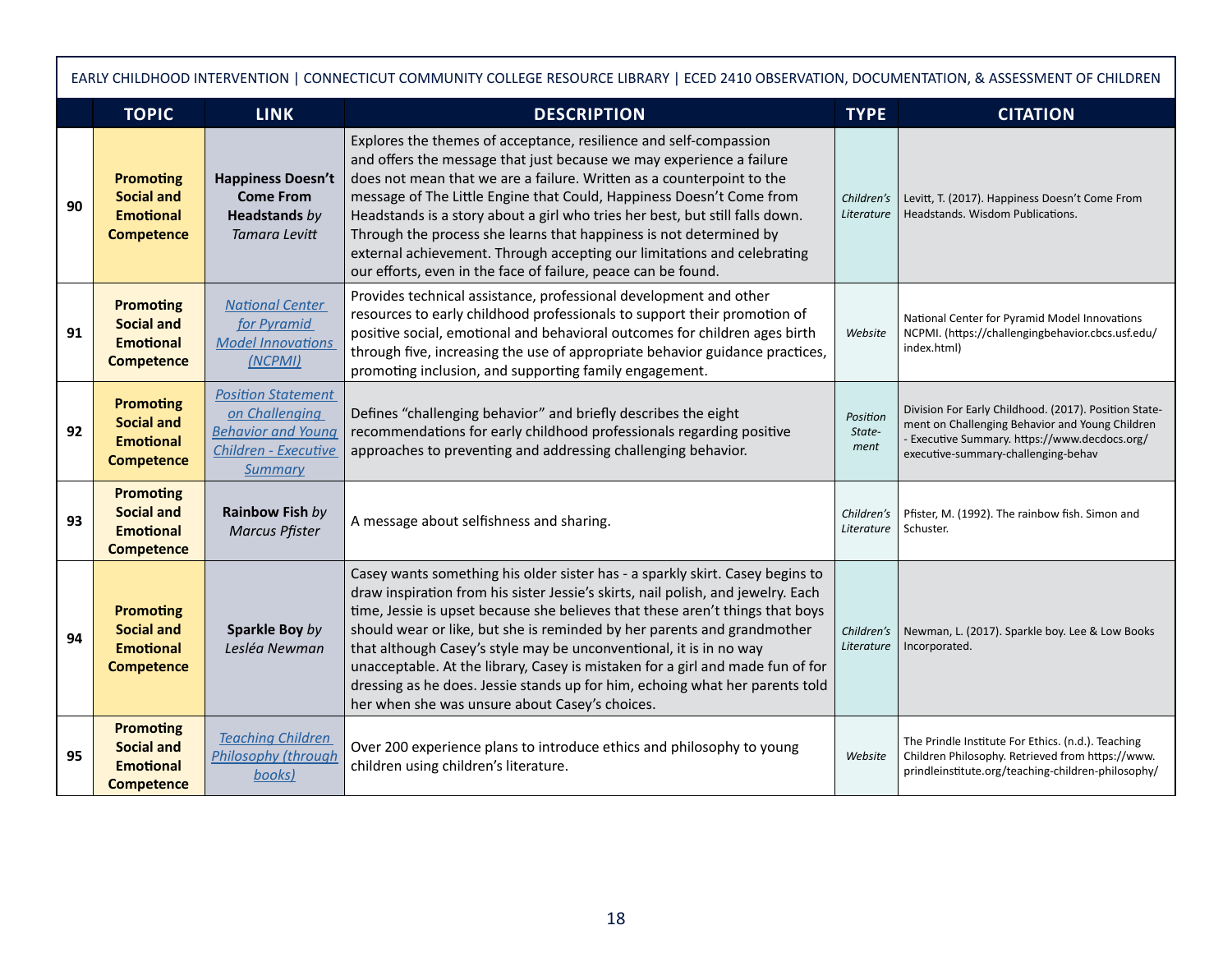|     | EARLY CHILDHOOD INTERVENTION   CONNECTICUT COMMUNITY COLLEGE RESOURCE LIBRARY   ECED 2410 OBSERVATION, DOCUMENTATION, & ASSESSMENT OF CHILDREN |                                                                                                             |                                                                                                                                                                                                                                                                                                                                                                                                                                                                                                                                                                                                                                                                                                                                                                                                                    |                            |                                                                                                                                                                                                  |  |  |
|-----|------------------------------------------------------------------------------------------------------------------------------------------------|-------------------------------------------------------------------------------------------------------------|--------------------------------------------------------------------------------------------------------------------------------------------------------------------------------------------------------------------------------------------------------------------------------------------------------------------------------------------------------------------------------------------------------------------------------------------------------------------------------------------------------------------------------------------------------------------------------------------------------------------------------------------------------------------------------------------------------------------------------------------------------------------------------------------------------------------|----------------------------|--------------------------------------------------------------------------------------------------------------------------------------------------------------------------------------------------|--|--|
|     | <b>TOPIC</b>                                                                                                                                   | <b>LINK</b>                                                                                                 | <b>DESCRIPTION</b>                                                                                                                                                                                                                                                                                                                                                                                                                                                                                                                                                                                                                                                                                                                                                                                                 | <b>TYPE</b>                | <b>CITATION</b>                                                                                                                                                                                  |  |  |
| 96  | <b>Promoting</b><br><b>Social and</b><br><b>Emotional</b><br><b>Competence</b>                                                                 | The Only One Club<br>by Naliboff                                                                            | Explores the many ways in which children feel unique and special. Mrs.<br>Matthews's first grade class begins making Christmas decorations, but<br>because Jennifer is Jewish, Mrs. Matthews allows her to make Hanukkah<br>decorations instead. Jennifer enjoys the attention and creates "The Only<br>One Club," of which she is the sole member. When her classmates want to<br>join, she is resistant until she realizes that each of her friends is also "the<br>only one" at something. As she inducts them into her club she reveals the<br>unique qualities that make each of her classmates extraordinary. Through<br>this touching story, young children are encouraged to discover and treasure<br>their own uniqueness and to actively look for special qualities in others<br>beyond race or culture. | Children's<br>Literature   | Naliboff, J. (2004). The Only one Club. Flashlight<br>Press.                                                                                                                                     |  |  |
| 97  | <b>Promoting</b><br><b>Social and</b><br><b>Emotional</b><br><b>Competence</b>                                                                 | <b>Virtual Lab School</b>                                                                                   | Offers seven professional development tracks, providing both<br>comprehensive foundational training and specialized training with in-<br>depth content and resources. The Foundational Tracks (Infant & Toddler,<br>Preschool, School-Age, Training & Curriculum Specialist, Management,<br>and Family Child Care) each contain 15 courses that align with the Child<br>Development Associate (CDA) competencies, National Association for the<br>Education of Young Children (NAEYC) standards, National Association for<br>Family Child Care (NAFCC) standards, and Child and Youth Development<br>(CYD-AYD) standards.                                                                                                                                                                                          | Learning<br><b>Modules</b> | Virtual Lab School. (https://www.virtuallabschool.<br>$\text{org}/$ )                                                                                                                            |  |  |
| 98  | <b>Promoting</b><br><b>Social and</b><br><b>Emotional</b><br><b>Competency</b>                                                                 | <b>Early Childhood</b><br><b>Environments: IRIS</b><br><b>Center Vanderbilt</b><br><b>Peabody College</b>   | Offers information on how to set up effective inclusive early learning<br>classrooms for young children. And provides details about the interrelated<br>physical, social and temporal components of those environments, as well<br>as adaptations to help early childhood professionals meet the needs of<br>children with disabilities                                                                                                                                                                                                                                                                                                                                                                                                                                                                            | Website                    | IRIS Center. (n.d.). Early Childhood Environments.<br>Vanderbilt Peabody College. Retrieved from (https://<br>iris.peabody.vanderbilt.edu/module/env/cresource/<br>q1/p01/                       |  |  |
| 99  | <b>Understanding</b><br>and Guiding<br><b>Children's</b><br><b>Behavior</b>                                                                    | <b>National Center</b><br>for Pyramid<br><b>Model Innovations</b><br>(NCPMI)                                | Provides technical assistance, professional development and other<br>resources to early childhood professionals to support their promotion of<br>positive social, emotional and behavioral outcomes for children ages birth<br>through five, increasing the use of appropriate behavior guidance practices,<br>promoting inclusion, and supporting family engagement.                                                                                                                                                                                                                                                                                                                                                                                                                                              | Website                    | National Center for Pyramid Model Innovations<br>NCPMI. (https://challengingbehavior.cbcs.usf.edu/<br>index.html)                                                                                |  |  |
| 100 | <b>Understanding</b><br>and Guiding<br><b>Children's</b><br><b>Behavior</b>                                                                    | <b>Position Statement</b><br>on Challenging<br><b>Behavior and Young</b><br>Children - Executive<br>Summary | Defines "challenging behavior" and briefly describes the eight<br>recommendations for early childhood professionals regarding positive<br>approaches to preventing and addressing challenging behavior.                                                                                                                                                                                                                                                                                                                                                                                                                                                                                                                                                                                                            | Position<br>State-<br>ment | Division For Early Childhood. (2017). Position State-<br>ment on Challenging Behavior and Young Children<br>- Executive Summary. https://www.decdocs.org/<br>executive-summary-challenging-behav |  |  |